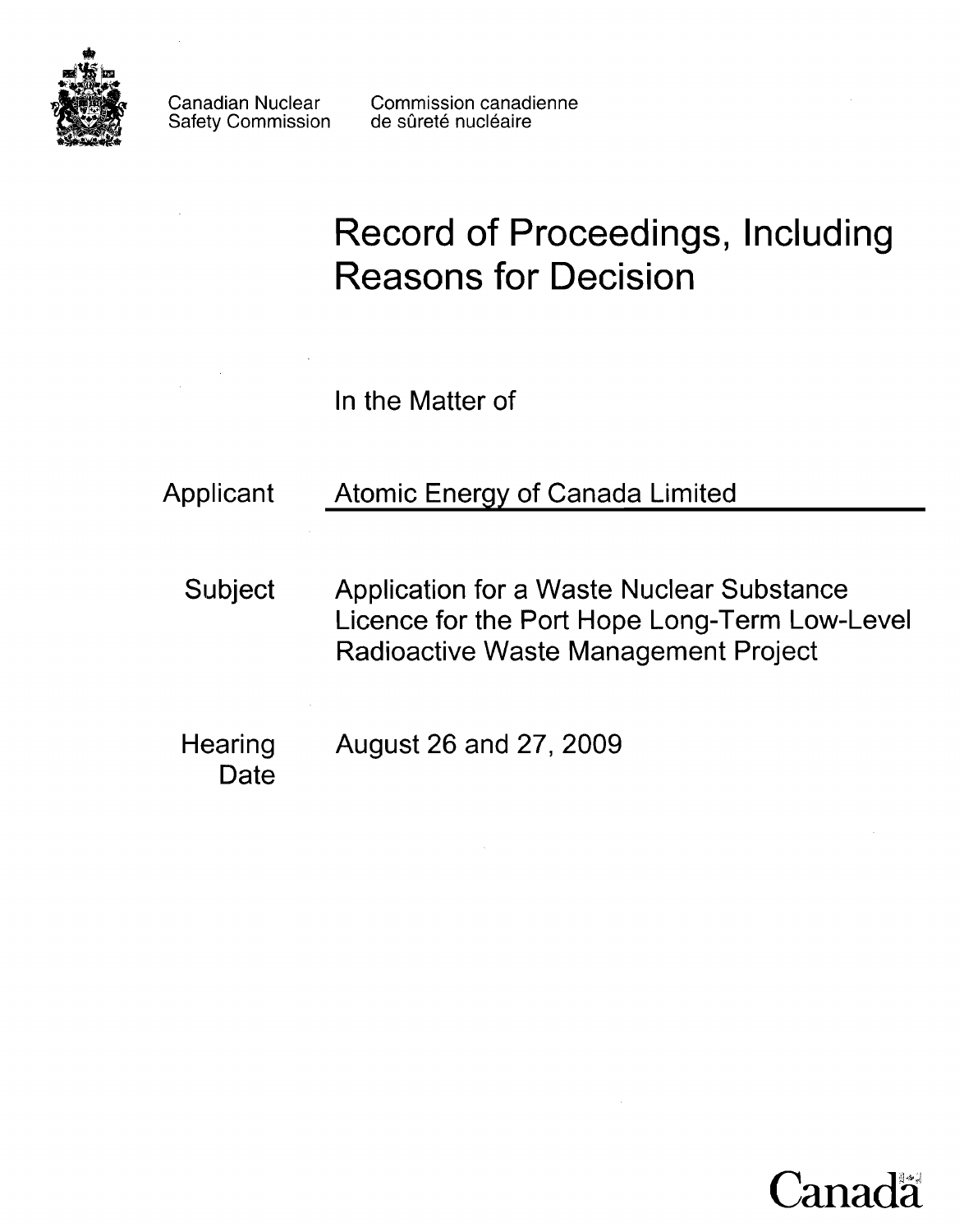# **RECORD OF PROCEEDINGS**

| Applicant:                                            | Atomic Energy Canada Limited                                                                                                    |                                                   |
|-------------------------------------------------------|---------------------------------------------------------------------------------------------------------------------------------|---------------------------------------------------|
| Address/Location:                                     | Chalk River Laboratories, Chalk River, Ontario, K0J 1J10                                                                        |                                                   |
| Purpose:                                              | Application for a Waste Nuclear Substance Licence for the Port Hope<br>Long-Term Low-Level Radioactive Waste Management Project |                                                   |
| Application received:                                 | December 1, 2004                                                                                                                |                                                   |
| Date of hearing:                                      | August 26 and 27, 2009                                                                                                          |                                                   |
| Location:                                             | Town Park Recreation Centre, 62 McCaul Street, Port Hope, Ontario                                                               |                                                   |
| Members present:                                      | M. Binder, Chair<br>C.R. Barnes<br>A.R. Graham<br>D. Tolgyesi                                                                   | <b>B.J. Barriault</b><br>A. Harvey<br>M.J. McDill |
| Secretary:<br>Senior Counsel:<br>Recording Secretary: | M.A. Leblanc<br>L. Thiele<br>P. Reinhardt                                                                                       |                                                   |

| <b>Applicant Represented By</b>                                          |                           | <b>Document Number</b> |
|--------------------------------------------------------------------------|---------------------------|------------------------|
| • J. Miller, Vice President and General Manager of Decommissioning and   |                           |                        |
| Waste Management                                                         |                           | CMD 09-H9.1            |
| • C. Fahey, Project Director for the Port Hope Area Initiative           |                           | CMD 09-H9.1A           |
| • G. Case, Port Hope Area Initiative are, Manager of Project Engineering |                           | CMD 09-H9.1B           |
| • H. Kleb, Regulatory Affairs Officer                                    |                           |                        |
|                                                                          | <b>Other stakeholders</b> |                        |
| • Natural Resources Canada: D. McCauley, Director of Uranium and         |                           |                        |
| Radioactive Waste Division                                               |                           |                        |
| • Cameco Corporation: A. Oliver, Vice-President, Fuel Services Division  |                           |                        |
| and T. Smith, Senior Environmental Specialist                            |                           |                        |
| <b>CNSC</b> staff                                                        |                           | <b>Document Number</b> |
| $\bullet$ P. Elder                                                       | $\bullet$ R. Barker       | <b>CMD 09-H9</b>       |
| $\bullet$ D. Howard                                                      | • P. Thompson             | $CMD$ 09-H9.A          |
|                                                                          |                           | <b>CMD 09-H9.B</b>     |
|                                                                          |                           |                        |
| <b>Intervenors</b>                                                       |                           | <b>Document Number</b> |
| See appendix A                                                           |                           |                        |

**Licence:** issued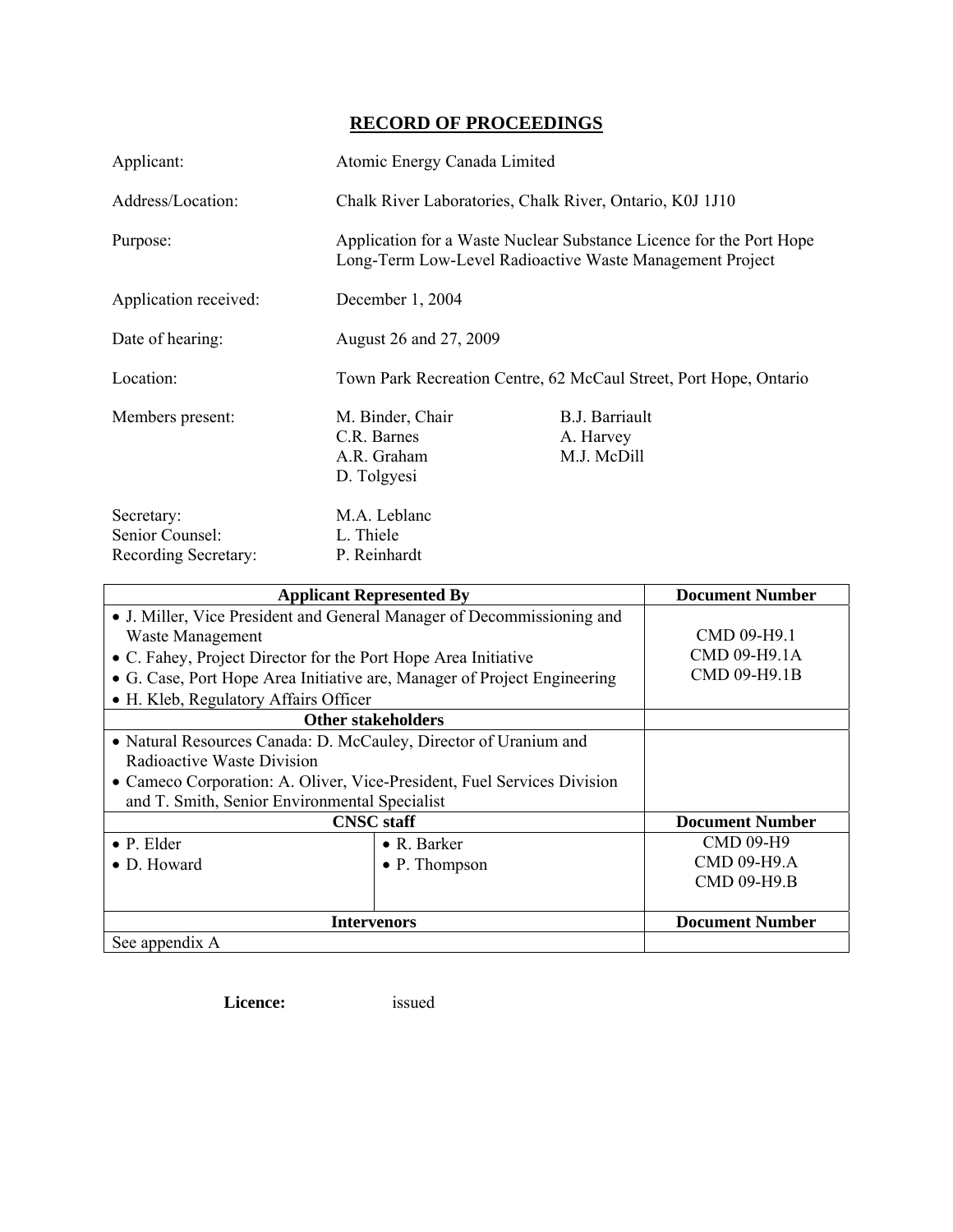### **Table of Contents**

| Introduction.   |    |
|-----------------|----|
| <b>Decision</b> |    |
|                 |    |
|                 |    |
|                 |    |
|                 |    |
|                 |    |
|                 |    |
|                 |    |
|                 |    |
|                 |    |
|                 |    |
|                 |    |
|                 |    |
|                 | 21 |
|                 |    |
|                 |    |
|                 |    |
|                 |    |
|                 |    |
|                 | 28 |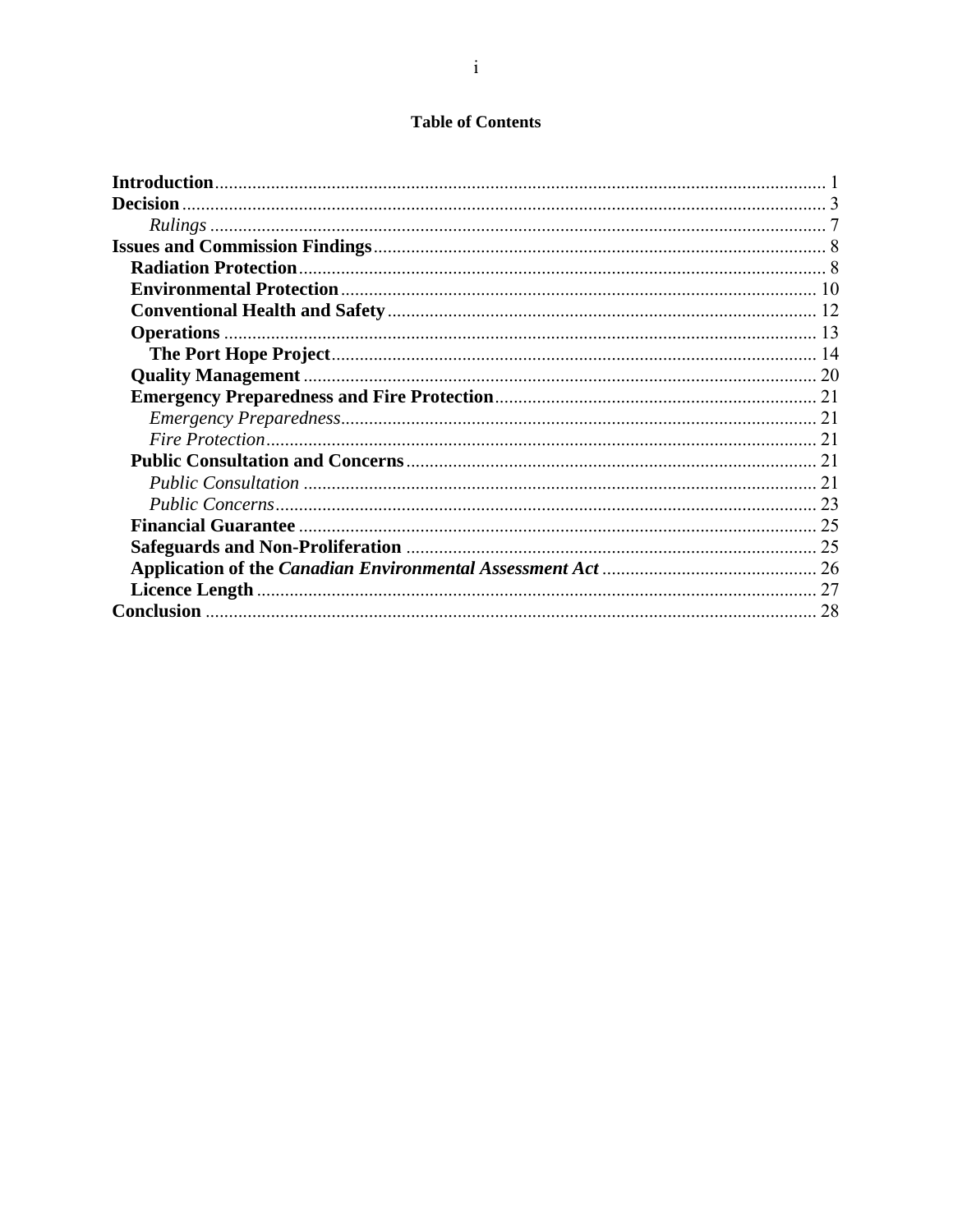#### **Introduction**

- <span id="page-3-0"></span>1. Atomic Energy of Canada Limited (AECL) has applied to the Canadian Nuclear Safety Commission<sup>[1](#page-3-1)</sup> (CNSC) for the issuance of a Waste Nuclear Substance Licence (WNSL) for the Port Hope Long-Term Low-Level Radioactive Waste Management Facility (LTWMF) Project (the Port Hope Project). AECL has requested a ten-year licence term.
- 2. On March 15, 2007, following a Commission Hearing, the three responsible authorities, Natural Resources Canada (NRCan), CNSC and the Department of Fisheries and Oceans (DFO), released their decision on the Environmental Assessment Screening Report (EASR) for the Port Hope Project, indicating that the project, taking into account implementation of mitigation measures, was not likely to result in significant adverse environmental effects and, thereby, allowing the proposal to proceed through the CNSC licensing process.
- 3. The Port Hope Project is part of the Port Hope Area Initiative (PHAI), a community-based initiative established to develop and implement a safe local long-term management solution for the historic Low Level Radioactive Waste (LLRW) in the Port Hope area. The PHAI was launched in 2001 and the terms of reference for the management of the LLRW within each of the respective communities has been defined by a Legal Agreement<sup>[2](#page-3-2)</sup> which commits Canada and the municipalities involved to work cooperatively, to communicate openly and to regularly consult to complete the project with success. According to the arrangements made, aboveground LLRW management facilities will be designed and constructed in each community to safely contain the historical waste that has accumulated within each community for several years. The PHAI also includes the Port Granby Long-Term LLRW Management Project for which a Screening Environmental Assessment Report was approved by the CNSC on August 19, 2009.
- 4. Port Hope's connection to the nuclear industry began in the 1930s when the former Eldorado Mining and Refining Limited (Eldorado) built its first facility in the Municipality. Radium and later uranium from northern Canada were shipped and refined in Port Hope. The waste from these refining processes became a source of contamination within the community during the plant's early years of operation. The contaminated waste was later dispersed within Port Hope from 1933 to 1948. From 1948 to 1955, the waste was then placed and stored outside the town at the Welcome Waste Management Facility. Further in 1955, a new waste management facility was opened in Port Granby and operated until 1988 when Eldorado was dissolved and Cameco Corporation (Cameco) formed.

<span id="page-3-1"></span><sup>&</sup>lt;sup>1</sup> In this *Record of Proceedings*, the *Canadian Nuclear Safety Commission* is referred to as the "CNSC" when referring to the organization and its staff in general, and as the "Commission" when referring to the tribunal component.

<span id="page-3-2"></span><sup>&</sup>lt;sup>2</sup> Government of Canada, Town of Port Hope, Township of Hope, Municipality of Clarington, 2001, An Agreement for the Cleanup and the Long-Term Safe Management of Low-Level Radioactive Waste Situate in the Town of Port Hope, The Township of Hope and the Municipality of Clarington, Government of Canada, Ottawa, Ontario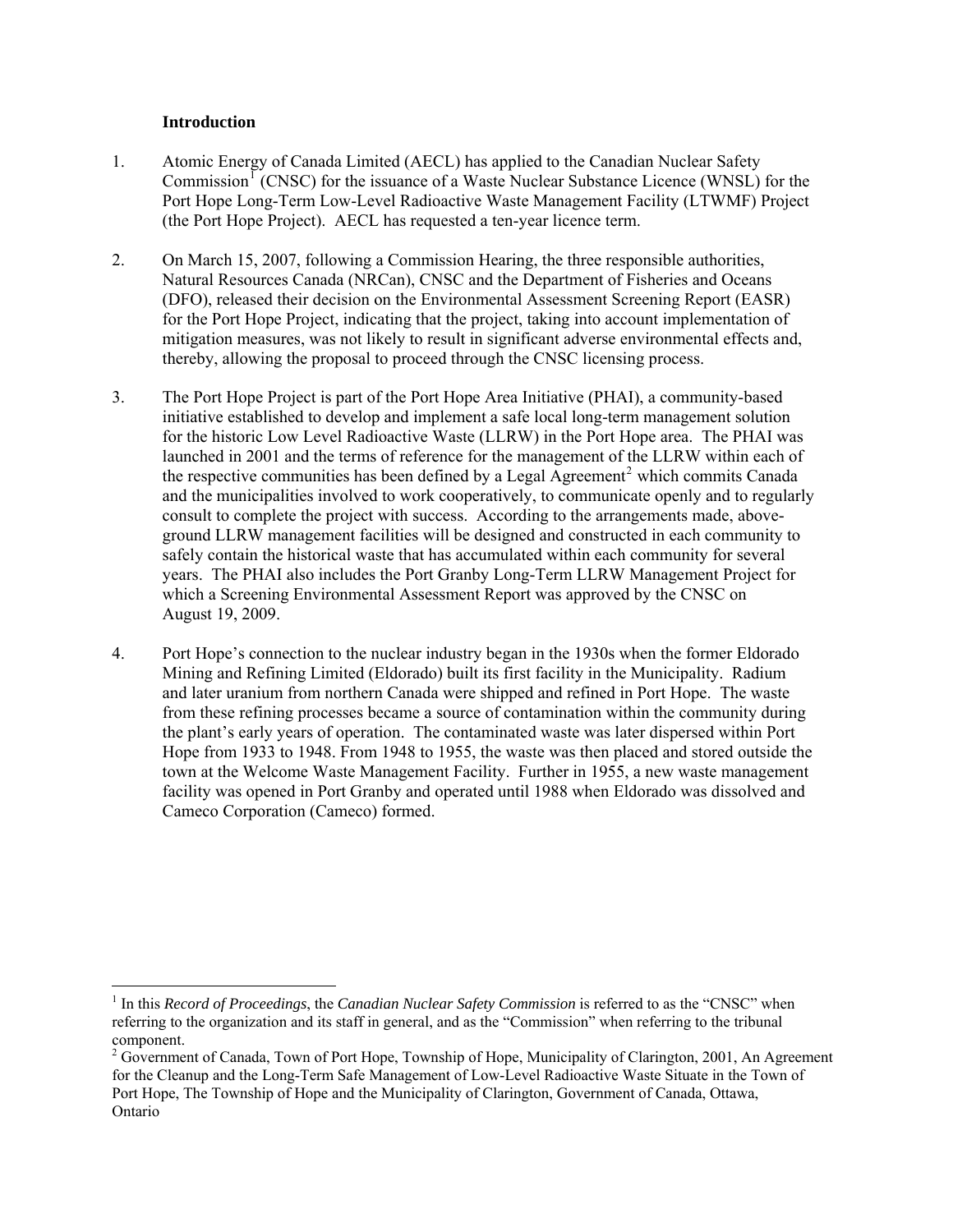- 5. In 1988, Cameco took over the ownership of the Welcome Waste Management Facility (WWMF) and the Port Granby Waste Management Facility. During the 1970s, contaminated waste was discovered on private properties in Port Hope and elevated radon gas levels were detected inside some Port Hope private residences. To address this issue, the Federal-Provincial Taskforce on Radioactivity was created; it was led by the former Atomic Energy Control Board. Between 1976 and 1981, more than 400 Port Hope properties were remediated and approximately 100,000 cubic metres of contaminated soil were shipped to AECL's Chalk River laboratories where that waste remains in safe storage. Since 1982, on behalf of the Government of Canada, AECL's Low-Level Radioactive Waste Management Office (LLRWMO) has investigated the occurrences of LLRW in Port Hope. Cleanups have been conducted and waste placed in interim storage facilities. These facilities are monitored and inspected regularly as part of the ongoing management of the waste.
- 6. The Port Hope Project includes the construction and operation of the LTWMF and the remediation of sites containing historic LLRW located in the Municipality of Port Hope. The Port Hope Project is being conducted on behalf of the Federal Government (Natural Resources Canada) by AECL.
- 7. The Commission, pursuant to a decision rendered on October 5, 2006, pursuant to section 7 of the *General Nuclear Safety and Control Regulations[3](#page-4-0)* , has exempted the Port Hope various unlicensed sites in Port Hope from licensing for the possession, management and storage of nuclear substances until December 31, 2016.
- 8. The activities included in the Port Hope Project are the following:
	- Interim management by AECL of the WWMF following its acquisition by the Government of Canada and until its contents are incorporated in the new LTWMF;
	- Development of the new LTWMF on and adjacent to the present site of the WWMF and incorporation of the current inventory of the WWMF waste into the new LTWMF;
	- Remediation of sites within the Municipality of Port Hope collectively contaminated with approximately 1.2 million cubic metres of historic LLRW;
	- Transport of the LLRW to the LTWMF; and
	- Maintenance and monitoring of the completed LTWMF for a period of several hundred years.
- 9. As part of the WNSL, AECL seeks approval for the following activities:
	- Possess, manage and store nuclear substances that are required for, associated
	- with or arise from the operation of the WWMF;
	- Possess, package, transport, transfer, manage and store the nuclear substances, except Category I, II and III nuclear-material as defined in section I of the *Nuclear*  Security Regulations<sup>[4](#page-4-1)</sup>, that are required, associated with or arise from the construction and operation of the LTWMF located in the Municipality of Port Hope.

 3 S.O.R. (Statutory Orders and Regulations) 2000-202

<span id="page-4-1"></span><span id="page-4-0"></span><sup>4</sup> S.O.R./2000-209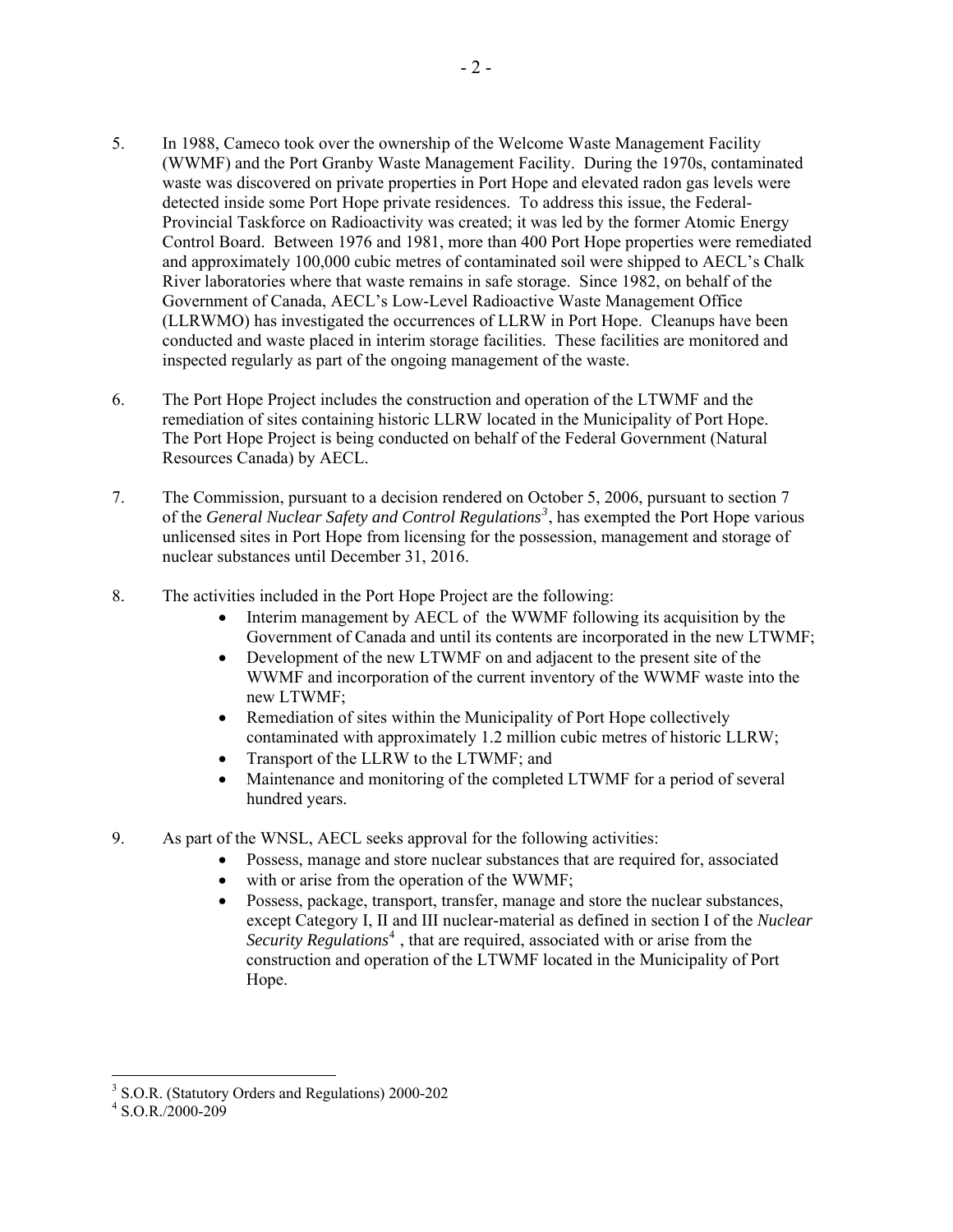Issues

- <span id="page-5-0"></span>10. In considering the application, the Commission was required to decide, pursuant to subsection 24(4) of the *Nuclear Safety and Control Act*<sup>[5](#page-5-1)</sup> (NSCA):
	- a) if AECL is qualified to carry on the activity that the licence would authorize; and
	- b) if, in carrying on that activity, AECL would make adequate provision for the protection of the environment, the health and safety of persons and the maintenance of national security and measures required to implement international obligations to which Canada has agreed.

#### Public Hearing

- 11. The Commission, in making its decision, considered information presented for a public hearing held on August 26 and 27, 2009 in Port Hope, Ontario. The public hearing was conducted in accordance with the *Canadian Nuclear Safety Commission Rules of Procedure*<sup>[6](#page-5-2)</sup>. During the public hearing, the Commission received written submissions and heard oral presentations from CNSC staff (CMD 09-H9, CMD 09-H9.A and CMD 09-H9.B) and AECL (CMD 09-H9.1, CMD 09-H9.1A and CMD 09-H9.1B). The Commission also considered oral presentations and written submissions from 99 intervenors (see Appendix A for a list of the interventions).
- 12. During the public hearing, the Commission also heard from Natural Resources Canada (NRCan) which represents the Government of Canada, and Cameco Corporation which currently owns the WWMF and will, on the issuance of the WNSL sought by AECL, transfer it to the Government of Canada.

#### **Decision**

13. Based on its consideration of the matter, as described in more detail in the following sections of this *Record of Proceedings*, the Commission concludes that AECL is qualified to carry on the activity that the licence will authorize. The Commission is also satisfied that AECL, in carrying on that activity, will make adequate provision for the protection of the environment, the health and safety of persons and the maintenance of national security and measures required to implement international obligations to which Canada has agreed. Therefore,

the Commission, pursuant to section 24 of the *Nuclear Safety and Control Act*, issues a Waste Nuclear Substance Licence to Atomic Energy of Canada Limited for the Long Term Low-Level Radioactive Waste Management Project in Port Hope, Ontario. The licence WNSL-W1- 2310.00/2014 is valid from the effective date of the land transfer of the Welcome Waste Management Facility property as set out in the Agreement of Purchase and Sale between Her Majesty, the Queen In Right Of Canada and Cameco Corporation and Canada Eldor Inc., and will remain in effect until December 31, 2014, unless suspended, amended, revoked or replaced.

<span id="page-5-1"></span><sup>5</sup> S.C. (Statutes of Canada) 1997, c. 9.

<span id="page-5-2"></span><sup>6</sup> S.O.R.(Statutory Orders and Regulations) /2000-211.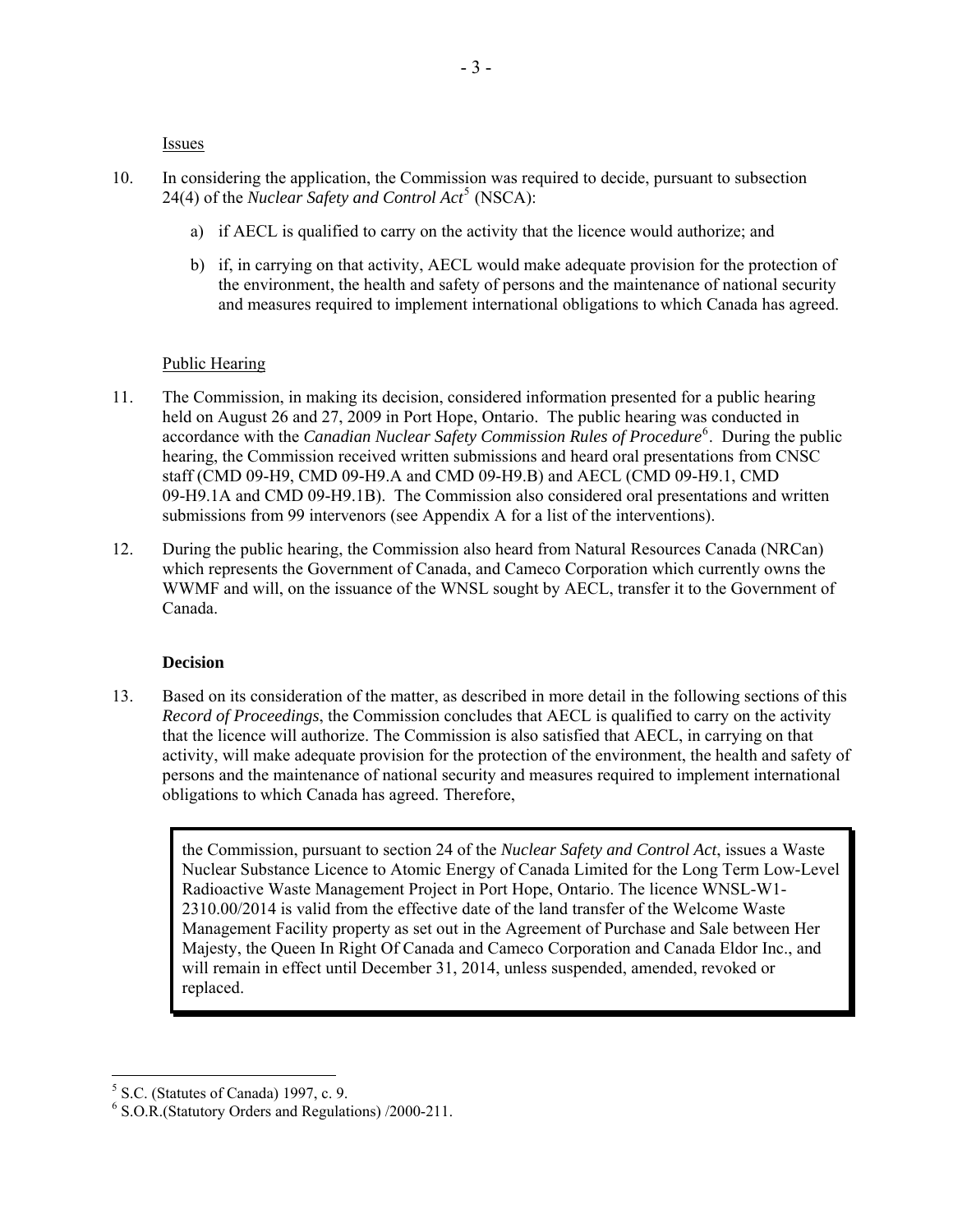14. The Commission includes in the licence the conditions recommended by CNSC staff as set out in the draft licence attached to CMD 09-H9, 09-H9.A and 09-H9.B, with the following changes:

**III)** The following sentence is removed:

"If the land transfer is not concluded before March 31, 2010, this licence shall terminate."

**Footnote 1** is replaced with:

- Phase 1 activities are defined as those activities related to the continued operation of the Welcome Waste Management Facility associated with ongoing care and maintenance.
- -Phase 2 on-site activities are those activities related to the continued operation of the Welcome Waste Management Facility and those related to the redevelopment of the facility into the Port Hope Long-Term Waste Management Facility.
- -Phase 2 off-site activities are those activities related to the operation of the Port Hope Long-Term Waste Management Facility, the continued development of the Port Hope Long-Term Waste Management Facility and off-site remedial activities associated with the project.
- Phase 3 activities are those activities related to the post-closure operations of the Port Hope Long-Term Waste Management Facility associated with ongoing care and maintenance.
- **IV**) b) The word "transport" is removed.
- **V) 1.3**: the sentence is replaced with:

The licensee shall immediately provide the Commission or a person authorized by the Commission with evidence that the transfer of lands associated with the "Agreement of Purchase and Sale" between Her Majesty the Queen In Right Of Canada and Cameco Corporation and Canada Eldor Inc. has been executed.

#### **The following two conditions are added:**

- **1.4** The licensee shall have accepted by the Commission the following documents prior to proceeding with the following project phases:
	- Phase 2 on-site activities: the documents identified in Section 1 of Appendix C
	- Phase 2 off-site activities: the documents identified in Section 2 of Appendix C
	- Phase 3 long-term operations: the documents identified in Section 3 of Appendix C
- **1.5** The licensee shall adhere to clean-up criteria set out in Appendix D to this licence for Phase 2 on-site and off-site activities.
- **2.1**: the wording "Appendix B, C and E" is replaced with "Appendix B, C and D".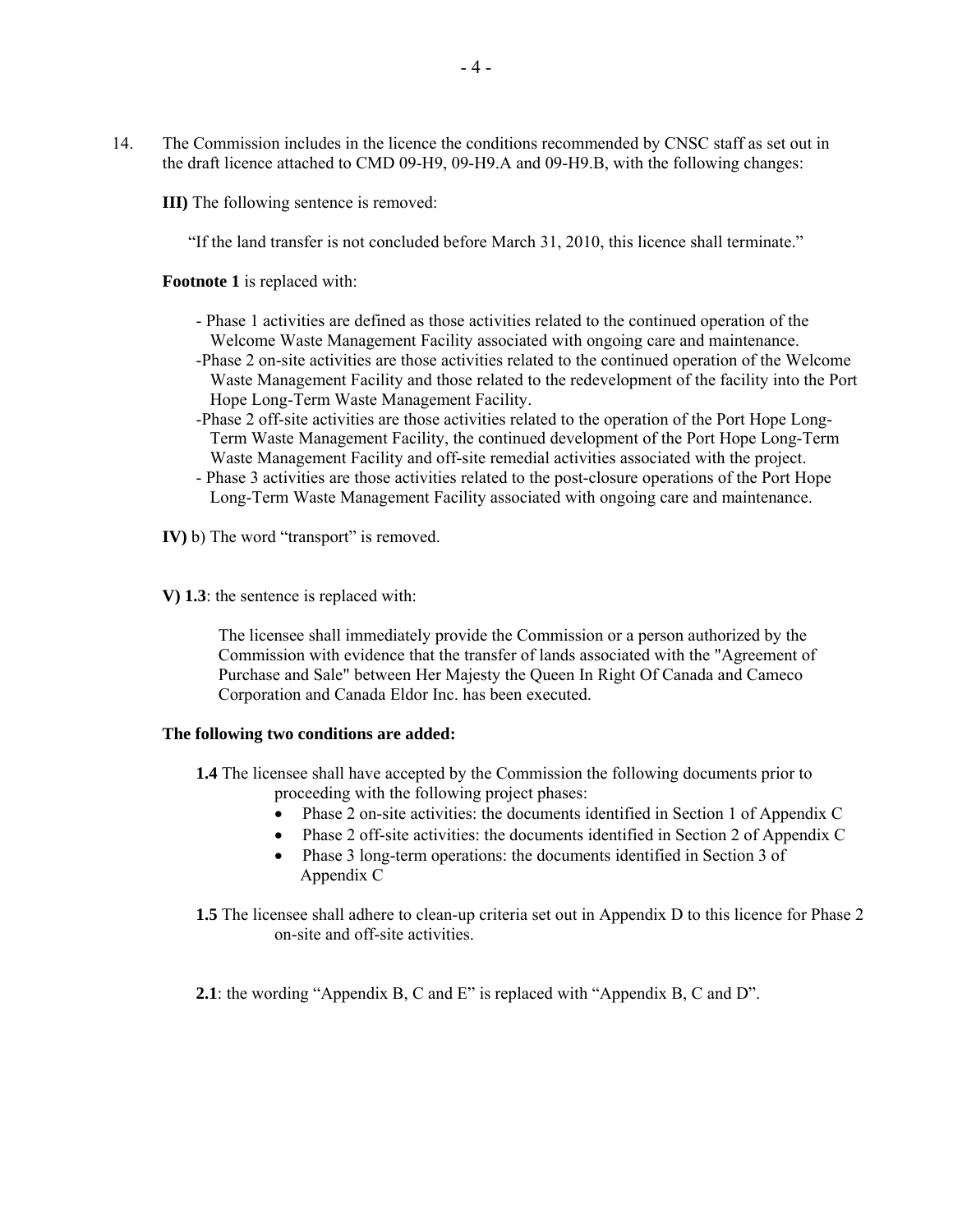#### **The following condition is added:**

#### **2.3** Action Levels:

The licensee shall establish acceptable action levels as set out under Section 6 of the *Radiation Protection Regulations* associated with the operation of the following facilities and within the period identified:

- Welcome Waste Management Facility Effluent Treatment Plant; prior to December 31, 2010
- Port Hope Long-Term Waste Management Facility effluent treatment plant; prior to commissioning and operating new effluent treatment processes.

**Section 4** is replaced with:

#### *4. REPORTING*

- 4.1 The licensee shall, by April 1 of each calendar year, submit to the Commission or a person authorized by the Commission, a written report on the activities associated with the Port Hope Long-Term Low-Level Radioactive Waste Management Project for the period of January 1 to December 31 of the previous calendar year, containing information on:
	- a) the conduct of the licensed activities completed;
	- b) the results of the monitoring programs described in the documents listed in Appendix B and C of the licence and any approved modifications pursuant to condition 3.1 of this licence;
	- c) a summary description of events reported to the Commission or a person authorized by the Commission pursuant to section 29 of the *General Nuclear Safety and Control Regulations*; and
	- d) a summary description of any changes in the methods, procedures and equipment used to carry out the licensed activities.
- 4.2 The licensee shall, on a quarterly basis, submit to the Commission or a person authorized by the Commission, a written report containing the results of the effluent monitoring program as specified in the documents in Appendix B of this licence.
- 4.3 The licensee shall, upon completion of any of the following project activities, submit to the Commission or a person authorized by the Commission, a written report containing a summary description of works completed:
	- Phase 2 On-Site Activities
	- Phase 2 Off-Site Activities
	- Final Closure of the Port Hope Long-Term Waste Management Facility.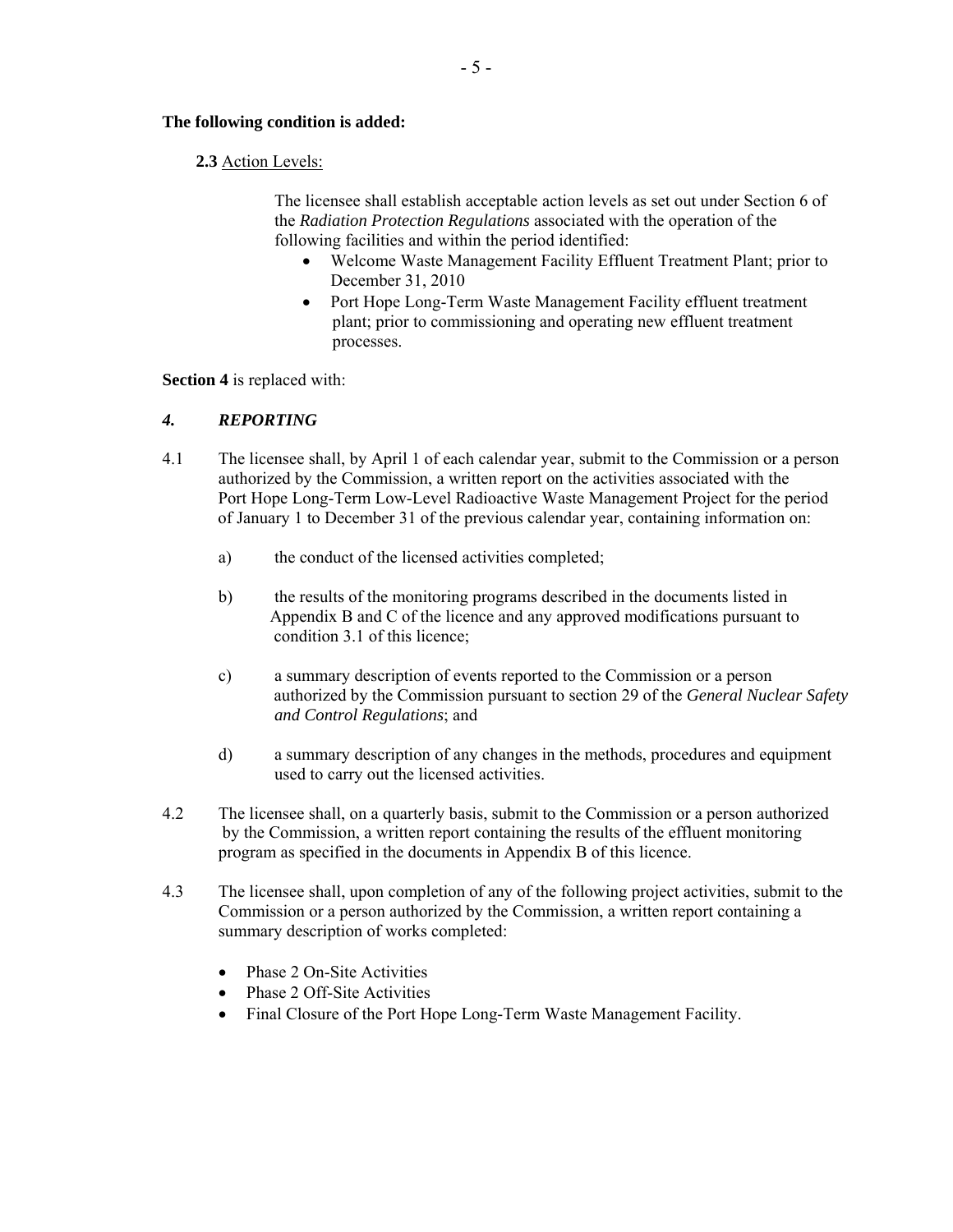- 4.4 The licensee shall submit to the Commission or a person authorized by the Commission a report on the exceedance of an action level within 10 days of becoming aware of the situation. This report should contain the following information:
	- a) the date, time, duration and circumstances of the action level deviation; and
	- b) measures taken to restore the effectiveness of the effluent treatment process.
- 4.5 The licensee shall immediately notify the Commission or a person authorized by the Commission of the exceedance of a discharge limit as set out in Appendix B or C to this licence and within 21 days file a written report on the situation containing the following information:
	- a) the date, time, location, and description of the effluent discharge limit exceeded;
	- b) a description of the investigation conducted and the cause established for exceeding the effluent discharge limit;
	- c) the effects on the environment and the health and safety of persons that have resulted or may result from the situation; and
	- d) the actions taken to restore the effluent concentrations to within the effluent discharge limits set out in Appendix B or C to this licence.
- 4.6 The licensee shall notify the Commission, or a person authorized by the Commission in writing, within 10 days of the measurement of a uranium concentration greater than 200 micrograms per litre in the effluent discharge at the Welcome Waste Management Facility.

**Section 5** is removed.

**Appendix B**: the following reference is added:

Licensing Manual – Information in support of the Port Hope Long Term Low-Level Radioactive Waste Management Project licence application, Revision 1, AECL, June 16, 2009.

**Appendix B**: a table of effluent limits for the Welcome Waste Management Facility is added.

**Appendix B**: reporting requirement for uranium discharge is added.

**Appendix C** is replaced with references and effluent limits associated with Phases 2 and 3 of the Port Hope Area initiative – Port Hope Project.

**Appendix D** is replaced with the following Tables:

Table D.1 Clean-up Criteria for Inorganic COPC in Surface Soils Table D.2 Clean-up Criteria for Organic COPC in Surface Soil at Industrial Sites Table D.3 Water Quality Criteria for Discharge to the Environment Table D.4 Water Quality Criteria for Discharge to Municipal Sanitary Sewer System Table D.5 Water Quality Criteria for Potable Groundwater Conditions.

#### **Appendix E** is removed.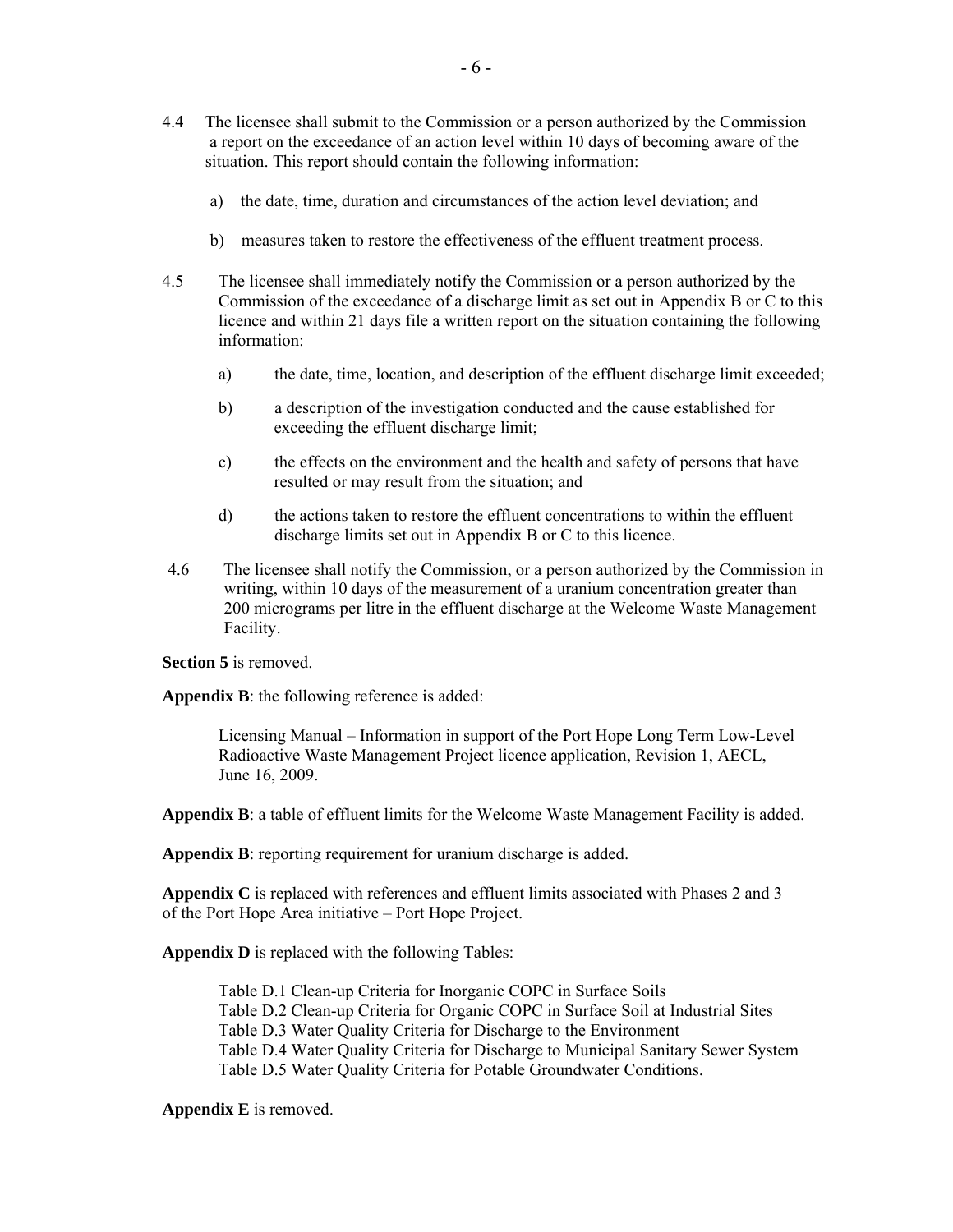- <span id="page-9-0"></span>15. The licence will be valid until December 31, 2014. The Commission is of the view that this will allow AECL to continue and complete plans and designs in a number of areas, prior to the construction and remediation activities. As the Commission wishes to review information on several important programs to be implemented prior to allowing AECL to proceed with Phase 2 of the LTMWF Project, the Commission directs AECL to come back before the Commission at a public proceeding with this additional information before starting any construction and remediation activities.
- 16. With this decision, the Commission therefore requests that AECL present, in approximately three years or sooner, in a status report or as part of an application for licence amendment, all the documentation required before the start of Phase 2 of the project, as listed in Appendix C of the licence. This documentation shall be previously reviewed by CNSC staff. The status report, application for licence amendment or approval, as is the case, will be presented at a public proceeding of the Commission. The Commission also expects AECL to apply for a licence amendment, as necessary, as soon as practicable after the new water treatment system is implemented and operational, so that the list of the contaminants and related release limits included in the licence is updated. AECL may fulfill both requests as part of a simple comprehensive application for a licence amendment.
- 17. As Cameco Corporation (Cameco) currently holds a licence for the Welcome Waste Management Facility, it is noted that Cameco has applied to the CNSC Designated Officer to seek revocation of its licence when the WSNL issued to AECL becomes effective.
- 18. Finally, the Commission notes that the exemption issued by the Commission for various sites in the Port Hope area, on October 5, 2006 remains in effect until December 31, 2016, or until the substances are moved.

#### *Rulings*

- 19. In the hearing, questions regarding the jurisdiction of the CNSC were raised by two intervenors. One intervenor made an oral request to the Commission for two rulings under Rule 20(3) of the *CNSC Rules of Procedure* regarding the scope of its jurisdiction.
- 20. One intervenor stated that, in the event that there were property owners in Port Hope who did not want to participate in the cleanup of the low-level radioactive waste (LLRW) as proposed by the licence applicant, there would be nothing that the Commission would have the authority to do, under the *Nuclear Safety and Control Act*, to address such reticence.
- 21. CNSC staff responded that, in a situation where there are reasonable grounds to believe that nuclear substances are present, a contaminated property that was not going to be part of the PHAI might require other regulatory measures that will be determined by a CNSC inspector or the CNSC generally. The NSCA allows the Commission to exercise any powers it finds necessary for the purposes of the Act, recognising the need to balance privacy rights and public interests. Consequently, the Commission is of the view that the NSCA provides the powers to the CNSC to take measures as warranted.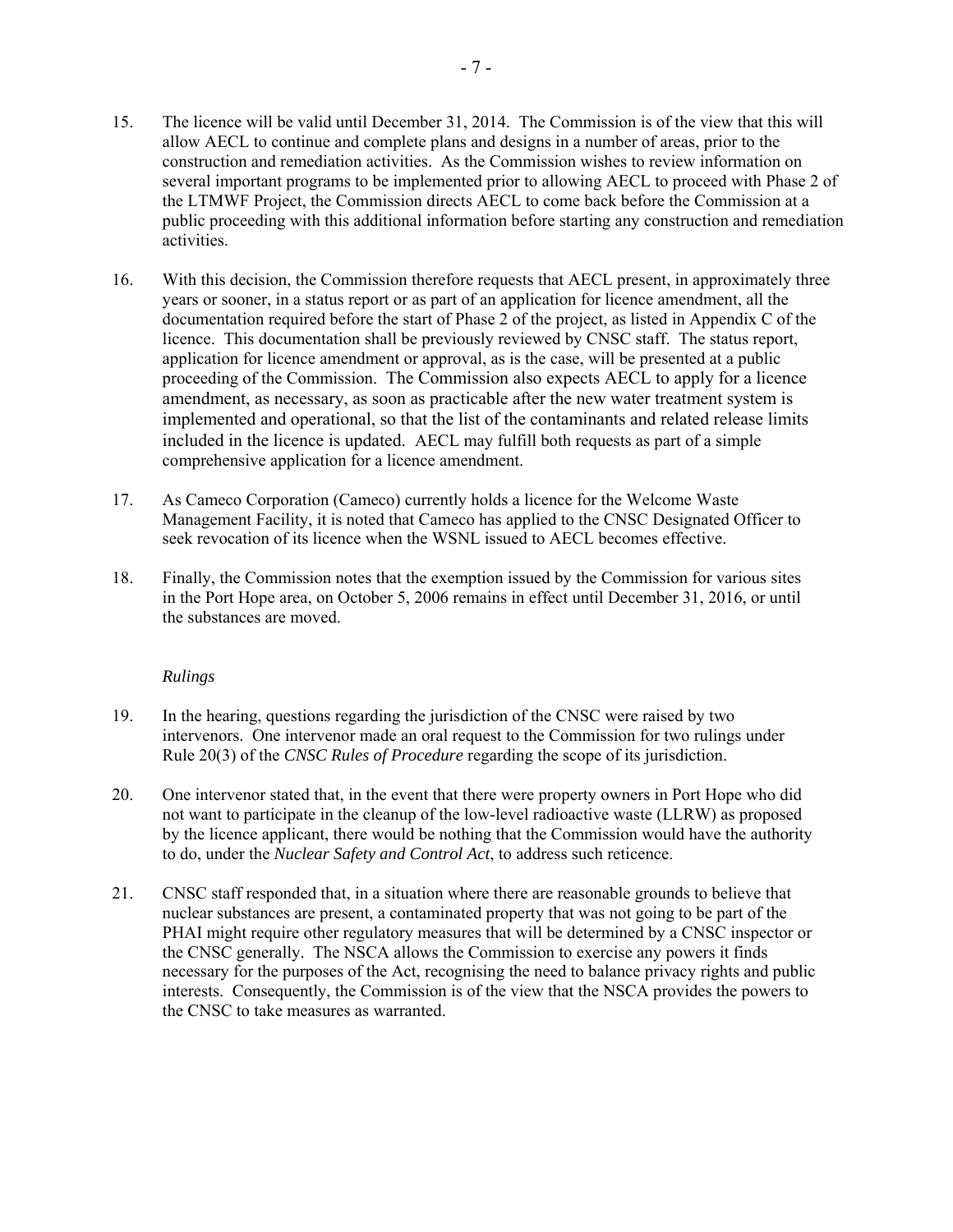- <span id="page-10-0"></span>22. The Lake Ontario Waterkeeper (LOW) made an oral request for rulings on whether the CNSC has the jurisdiction to regulate industrial waste disposal and the discharge in the environment of non-nuclear substances such as Polycyclic Aromatic Hydrocarbons (PAHs), oil and grease.
- 23. The Commission has full regulatory authority over any nuclear substances or contamination from nuclear substances in the Municipality of Port Hope and also has full authority to regulate the discharge of radioactive nuclear substances and hazardous substances associated with or arising from an activity that is licensable under the NSCA. Regarding industrial waste or discharge to the environment of substances that have not been associated with the nuclear industry, as set out in section 71 of the NSCA, the Commission does not regulate their remediation, unless or until that waste is commingled with, or is an integral part of, the nuclear-related licensed activity.
- 24. Consequently, and mindful of the fact that many of the concerns of LOW relate to environmental protection and standards and that there is regulation at all levels of government in this area, the Commission is of the view that it has jurisdictional authority when the waste or discharge is commingled with, or an integral part of nuclear-related licensable activities. The Commission notes that the issuance of the licence does not obviate the need for the licence applicant to seek any applicable provincial authorizations.

#### **Issues and Commission Findings**

- 25. In making its licensing decision under section 24 of the NSCA, the Commission considered a number of issues relating to AECL's qualifications to carry on the proposed activities, and the adequacy of the proposed measures for protecting the environment, the health and safety of persons, national security and international obligations to which Canada has agreed.
- 26. The findings of the Commission presented below are based on the Commission's consideration of all of the information and submissions available for reference on the record for the hearing.

#### **Radiation Protection**

- 27. As part of its evaluation of the adequacy of the provisions for protecting the health and safety of persons, the Commission considered the past performance of AECL in the area of radiation protection.
- 28. AECL's *Organization, Responsibilities, Mandate and Scope of Nuclear Compliance Programs*, referred to in the Licensing Manual, provide a framework to identify processes, organization and responsibilities, internal and external requirements, management system for effective operation and ongoing guidance for the Radiation Protection Program.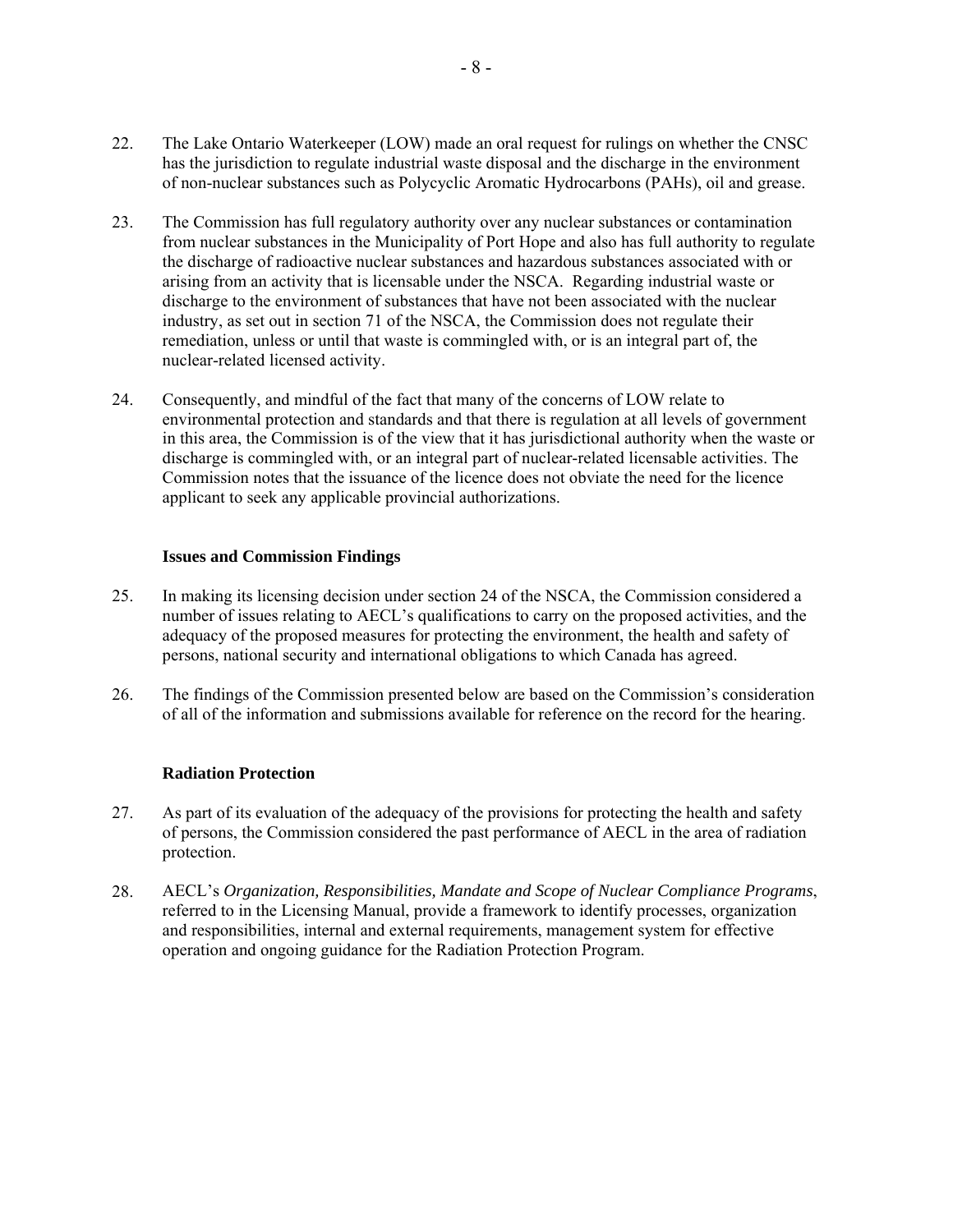- 29. AECL reported that, as determined in the EA Screening Report<sup>[7](#page-11-0)</sup> (EASR), the workers that will excavate on-site<sup>[8](#page-11-1)</sup> waste and place on-site and off-site<sup>[9](#page-11-2)</sup> waste in the new mound, should receive an estimated annual radiation dose between 1.6 and 2.7 mSv. AECL added that it estimated the annual dose for workers who will conduct sediment dewatering at Port Hope Harbour to be approximately 7.6 mSv. The estimated doses remain below the dose limits for Nuclear Energy Workers (NEW) outlined in the *Radiation Protection Regulations[10](#page-11-3),* these doses being 50 mSv for a one-year dosimetry period and 100 mSv for a five-year dosimetry period.
- 30. AECL reported that the annual predicted radiation doses to the Port Hope residents from cleanup activities would be between 0.06 to 0.12 mSv for an adult and 0.25 mSv for an infant. As a comparison, AECL added that the Port Hope resident current average annual dose was in the order of 1.4 mSv for an adult and 2.6 mSv for an infant, which is below the average annual dose of 3 mSv for an average Canadian. AECL noted that these 3 mSv included 2 mSv/year from natural sources and 1 mSv/year from human-made sources (i.e., medical and industrial). AECL noted that the specific Port Hope project Radiation Protection Plan, requested by CNSC staff prior to the beginning of the construction phase, will respect the "as low as reasonably achievable" (ALARA) principle.
- 31. The Commission requested more information on how the truck drivers will be monitored and how the wash water would be handled during the project. AECL responded that the workers would be considered as NEW, and that they would be monitored as part of the Radiation Protection Program. AECL added that the handling of the wash water would be part of the Environmental Management Plan, and that both of these programs would be reviewed by CNSC staff before the construction phase. CNSC staff confirmed that these two programs were required before the construction could start. CNSC staff noted that AECL, through the LLRWMO present in Port Hope, has been doing a similar type of work for a long period of time and that it has a lot of experience on doing small-scale cleanups, which experience can be applied to the larger scale Port Hope Project.
- 32. Among the intervenors that do not support the project, several raised concerns about the potential effects on their health and on their children's health from contaminated dust generated during waste excavation and transportation. These intervenors also raised concerns about the health of the workers during the construction and remediation phase. Many requested that some studies be conducted on the health of the population of Port Hope before, during and after the LTWMF Project is over. They also requested that the project be referred to a review panel under the *Canadian Environmental Assessment Act[11](#page-11-4)* (CEAA) to reassess its potential negative interactions with the environment. CNSC staff responded that the screening report had looked at potential exposure of the public from the operation of the LTWMF as well as from the clean-up activities in town, and that a monitoring program was required. The program to be developed by AECL will monitor air, soil and water quality to make sure that exposure to members of the public remain as low as possible.

<span id="page-11-0"></span><sup>&</sup>lt;sup>7</sup> Screening Environmental Assessment for the Proposed Port Hope Long-Term Low-Level Radioactive Waste Management Project, http://www.nuclearsafety.gc.ca/eng/commission/pdf/2007-01-24-Decision-LLRWMO-EA-Screening-e-final.pdf

<span id="page-11-1"></span> $^8$  On-site waste refers to waste already present at the Welcome Waste Management Facility  $^9$  Off site waste refers to all other wastes to be remadiated in Port Hope that are outside the

<span id="page-11-2"></span><sup>&</sup>lt;sup>9</sup> Off-site waste refers to all other wastes to be remediated in Port-Hope that are outside the WWMF <sup>10</sup> S.O.R. (Statutory Orders and Regulations)/2000-203

<span id="page-11-3"></span>

<span id="page-11-4"></span> $11$  S.C. (Statutes of Canada) 1992, c. 37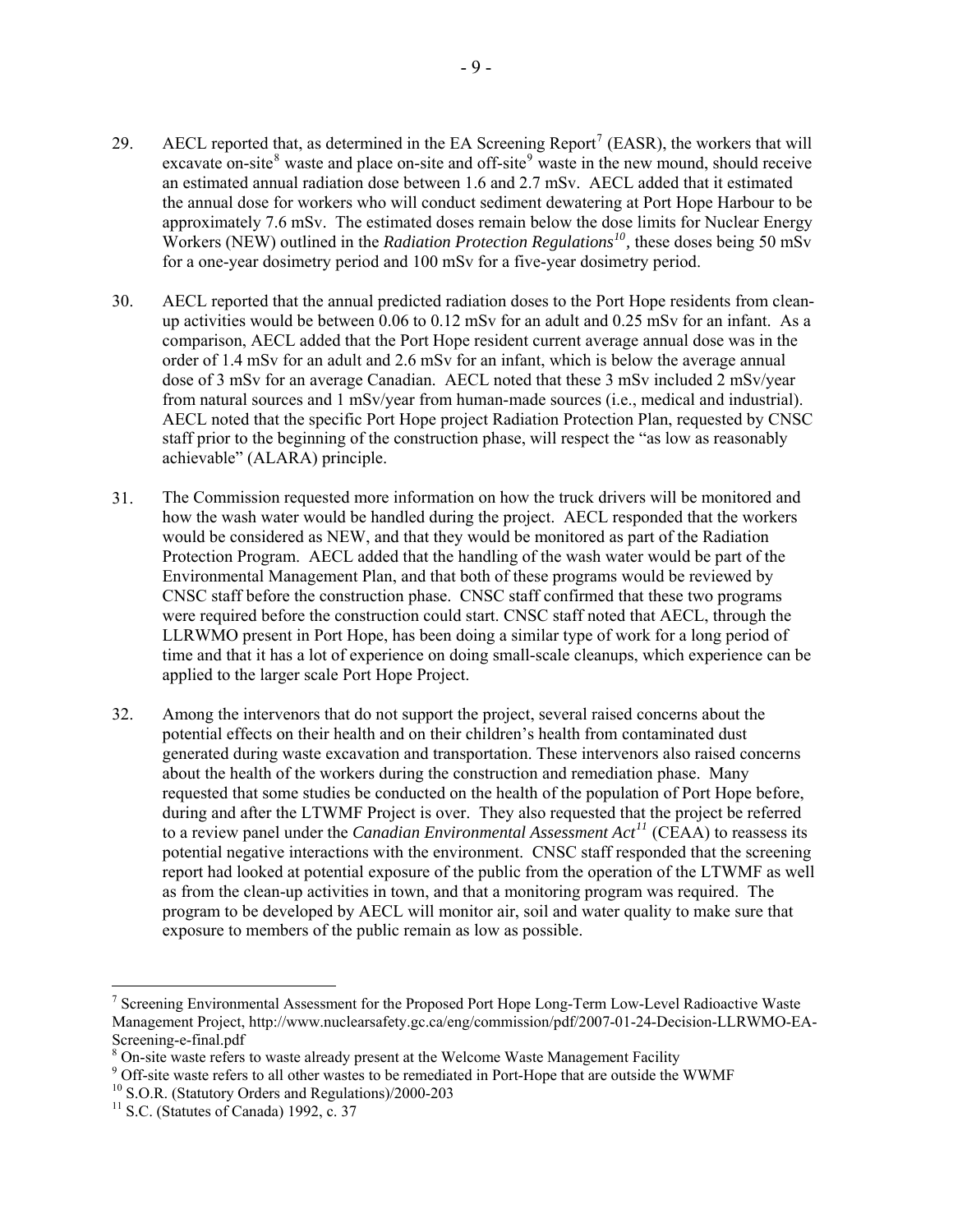- <span id="page-12-0"></span>33. The Commission asked AECL to elaborate on the management of dust as requested by some intervenors. AECL answered that, in the EASR, a dust management program was supposed to be ready at the time of licensing, but because of the phased approach for the licensing, this documentation would be available later, at the same time as the detailed design. The Commission further asked AECL how it was planning to schedule the work that has to be done near schools or sites where children are present. AECL responded that, in that case, the excavation work would happen during the winter period to minimize the effects of the removal of landfill material and the odours generated during that activity. AECL added that meetings with the school boards and school principals had been held to discuss the situation.
- 34. The Port Hope Community Health Concerns Committee (PHCHCC) raised some concerns with respect to the monitoring of the different uranium isotopes present in the waste. CNSC staff responded that the different uranium isotopes, present at very low levels in the waste, were considered as part of the background and were not, at these levels, a concern in Canada or anywhere else in the world.
- 35. Based on the information provided, the Commission is of the opinion that AECL has made, and will continue to make, adequate provision for the protection of workers and the public from radiation. The Commission is satisfied that all appropriate precautions will be taken to minimize exposure to radiation to workers and members of the public, including from dust. The Commission is also of the opinion that the level of uranium isotopes in waste does not represent a significant risk to workers or to the public.

#### **Environmental Protection**

- 36. To determine whether AECL will make adequate provisions to protect the environment while carrying on the proposed activities at the Port Hope LTWMF, the Commission considered if the operation of this facility could potentially have adverse effects on the environment.
- 37. CNSC staff confirmed that AECL's Environmental Protection Program in place at other AECL sites will be used to implement AECL Port Hope specific Environment Program to ensure compliance with legal and environmental requirements for the LTWMF project.
- 38. CNSC staff reported that, as part of the EASR, cleanup criteria for radioactive and nonradioactive contaminants had been established depending on the future use of the lands (residential or non-residential). CNSC staff added that these criteria were based on dose constraints of 0.3 mSv/year, in agreement with CNSC Regulatory Guide  $G-320^{12}$  $G-320^{12}$  $G-320^{12}$  for the longterm safety of radioactive waste management, and that they had been developed in consultation with CNSC staff, other governmental agencies, such as Health Canada and the Ontario Ministry of the Environment, and the concerned municipalities.
- 39. AECL noted that, as required in the LTWMF EASR, a specific Follow-Up Program (FUP) for the Port Hope Project will be developed. This FUP will include the monitoring of atmospheric, aquatic, geology and groundwater, terrestrial, socio-economics, human health, aboriginal interests and cumulative effects. AECL reported that CNSC staff will monitor the FUP with respect to the LTWMF and the remediation sites, that DFO will be responsible for the followup elements related to fish and fish habitats, and that NRCan will be responsible for the other follow-up elements such as those related to socio-economic environment.

<span id="page-12-1"></span><sup>&</sup>lt;sup>12</sup> Regulatory Guide G-320, Assessing the Long Term Safety of Radioactive Waste Management, December 2006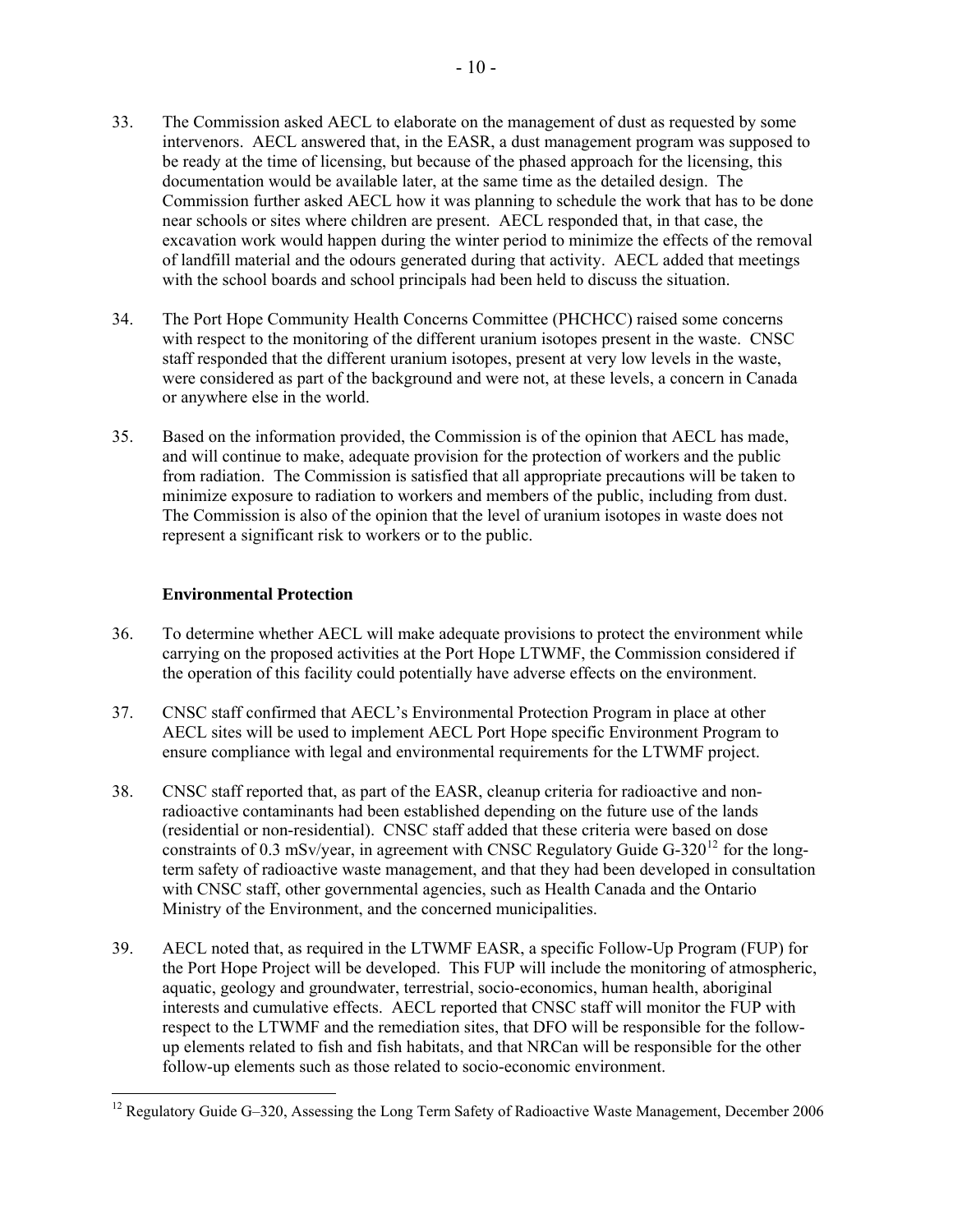- <span id="page-13-0"></span>40. AECL indicated that the biophysical effects management program, will verify the EA predictions to confirm that the proposed mitigation measures implemented are effective. AECL stated that baseline environmental conditions would be confirmed prior to commencing construction to update the EA study baselines identified between 2002 and 2004. AECL added that some specific biophysical data for dust and noise would be considered for their potential socio-economics effects. AECL confirmed that the results of the FUP will be reported on an annual basis to the Responsible Authorities, CNSC, DFO and NRCan and to the Municipality of Port Hope and any other interested groups.
- 41. On the socio-economic aspect, AECL reported that the communication program as well the Property Value Protection (PVP) Program which provides protection against potential negative effects of the project will continue throughout the proposed licence period. AECL added that discussions with stakeholders on the details of the socio-economic effects management plan were scheduled to begin mid-September 2009.
- 42. The Commission requested details from AECL on the potential contamination of Brand Creek which runs from the WWMF into Lake Ontario. AECL responded that, as part of the EA investigations, samples had been collected along that creek showing that the contaminant levels were below the cleanup criteria. AECL added that, as part of the resurvey program scheduled in the early part of Phase 2 of the project, more extensive investigation would be done to confirm if additional remediation work is required in the Brand Creek area. AECL noted that it was planned in the LTWMF Project that the source of contamination of Brand Creek, the current WWMF, be eliminated, which means that, in the long term, the contamination of the creek would be resolved. NRCan added that, if remediation of the creek was necessary, it would be included in the detailed design, and funding would be allocated as agreed in the Legal Agreement.
- 43. The Commission asked CNSC staff to comment on the uranium and arsenic levels in Brand Creek as discussed by a group of landowners in their intervention. The intervenors claimed that these levels were 49 times higher than the Ontario Water Quality Objectives for uranium, and 11 times higher for arsenic. CNSC staff responded that these numbers were reflecting the current objectives for the WWMF and were considered acceptable for the short term, but that they will be revisited as part of the project for the long-term.
- 44. Following a further question from the Commission on the quality of recreational water in Port Hope, CNSC staff responded had sampled around the WWMF, on the beach and in Port Hope for the past several years and that it had performed a detailed chemical analysis of the water, sediments and that analyses showed that the water was of good quality for recreational use.

#### *Clean-up Criteria*

45. CNSC staff reported that the cleanup criteria outlined in the EA decision had been developed by AECL in consultation with public stakeholders, the Municipalities of Port Hope and Clarington, and provincial and federal authorities. The cleanup criteria were selected for radioactive and non-radioactive contaminants of potential concern (COPCs) in LLRW and soil, in harbour sediments, in water and groundwater, and in air including radon in houses. These criteria were developed following protocols, guidance and regulatory practice set by the CNSC, the Ministry of the Environment of Ontario (MOE) and Environment Canada (EC). CNSC staff also added that the Municipality of Port Hope had agreed on the criteria developed in 2006. CNSC staff added that the usage of these criteria for the LTWMF effluent would not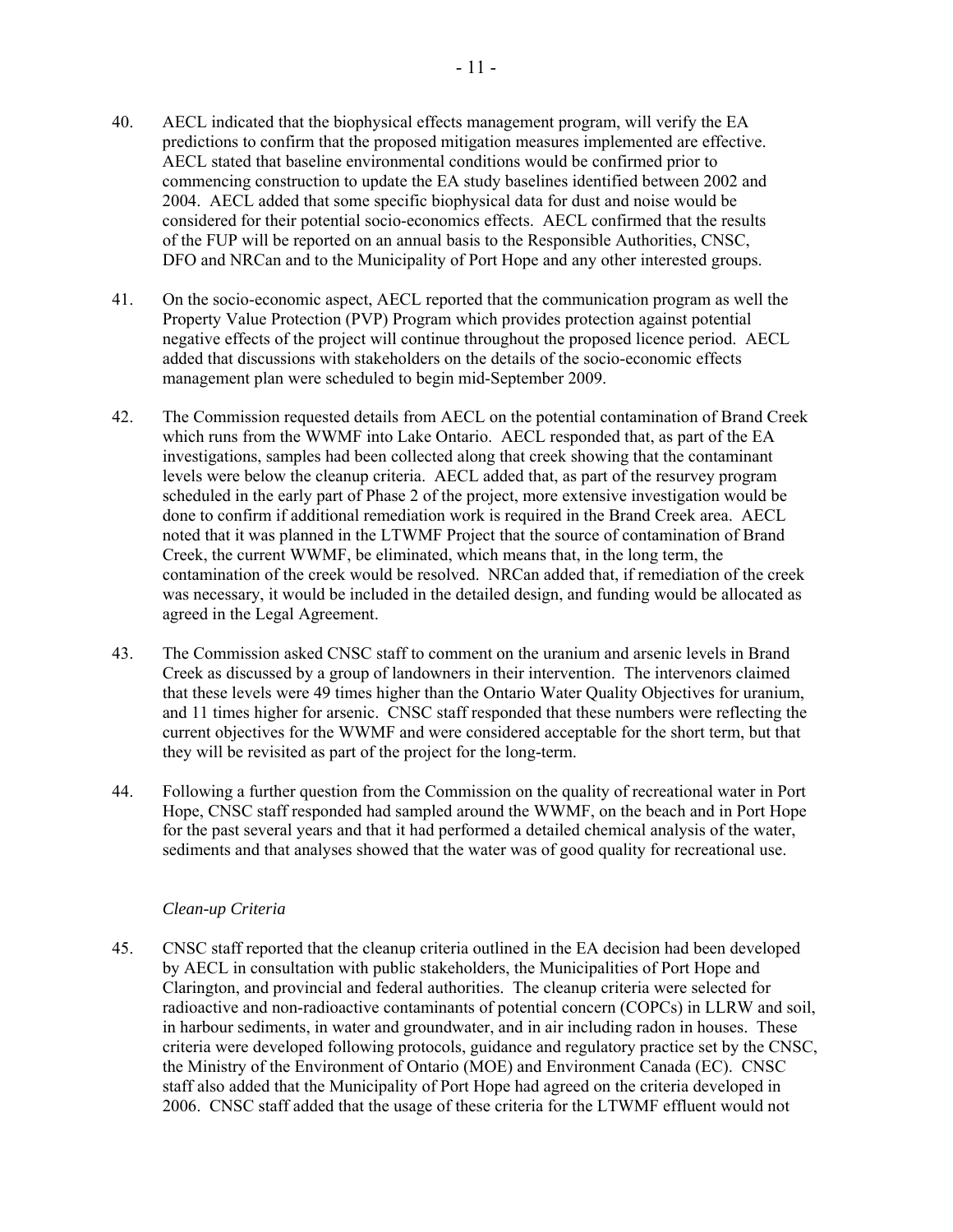represent a threat to the environment. CNSC staff noted that it was specified in the EASR that these values were for screening purposes only and that, when the effluent (water) treatment system has been designed and is running, new achievable limits for the contaminants, including uranium would be available. CNSC staff noted that the licence will have to be amended to update the list of criteria included at the time the licence was issued.

- 46. The Commission asked AECL which contaminants will be treated with the new water system in place. AECL responded that it will treat contaminants of potential concern including radiological and inorganic contaminants such as arsenic. AECL added that these contaminants were not listed in any of the documents submitted for the current hearing, but that they had been identified in the EASR and were subject to a formal agreement with stakeholders and various responsible authorities including the Municipality of Port Hope.
- 47. The Commission asked CNSC staff that a list of the criteria be included in the licence. CNSC staff responded that such a list can be included in the licence as AECL already had to identify them in the EASR FUP. CNSC staff added that the list will need to be updated as further effluent characterization is achieved.
- 48. In response to Lake Ontario Waterkeeper's (LOW) intervention indicating that the clean-up criteria proposed by CNSC staff were well above guidelines proposed by the Province of Ontario, CNSC staff responded that the criteria, referred to by LOW, were not the final proposed release limits for the new LTWMF. CNSC staff added that these criteria or limits had been developed to estimate what would be released to the municipal water system during the active clean-up. CNSC staff noted that these criteria had been agreed on by Health Canada, Fisheries & Oceans Canada, the Ontario Ministry of the Environment and the Municipality of Port Hope. CNSC staff further added that it had been clear in the EASR that the CNSC was requiring that AECL revisit the release limits. CNSC staff also noted that surface Water Quality Objectives were not used as absolute limits by any jurisdiction, including the Province of Ontario.

#### *Conclusion on Environmental Protection*

49. Based on the information received, the Commission is satisfied that AECL has made, and will continue to make, adequate provision for the protection of the environment during the proposed licence period. The Commission is of the view that the current uranium and arsenic levels in Brand Creek are acceptable for the short term. The Commission requests that the licence include a list of all contaminants and valid release limits when the LTWMF water treatment system is operational. The Commission requests CNSC staff to continue to pay close attention to this issue and expects AECL to apply for a licence amendment when the new water treatment facility is operational so that release limits are updated.

#### **Conventional Health and Safety**

50. With respect to the protection of workers from conventional (non-radiological) hazards during the Port Hope Project, AECL reported that all workers would adhere to its Occupational Health and Safety Program, and that a project-specific PHAI Occupational Health and Safety Plan will be developed prior to the beginning of the construction phase. AECL added that workers will use personal protective equipment such as noise protection, and that other protection measures and practices will be put in place in the construction zone to reduce dust and ensure that all debris are disposed according to appropriate provincial regulations and municipal by-laws.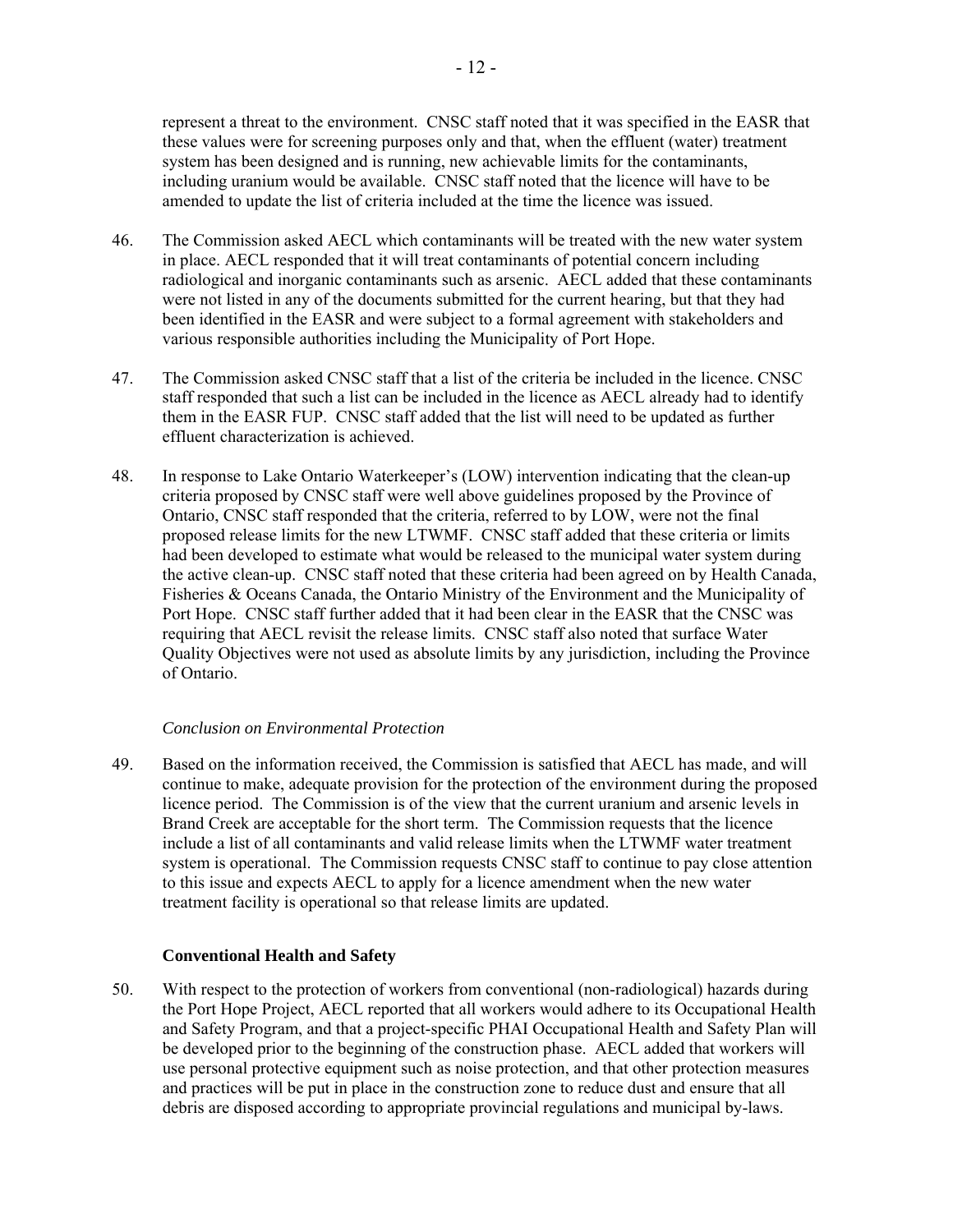- <span id="page-15-0"></span>51. With respect to air quality, noise levels and general well-being, AECL reported that it would implement mitigation measures to reduce potential effects of the project. In respect to air quality, loaders will be instructed to travel short distances to final destination, high impact fences or moveable barriers will be used to screen particle matter, and lower emission diesel engine will be used in residential areas. In addition to these measures, AECL will conduct air quality monitoring on a regular basis. With respect to the level of noise generated by the project for residents living in areas adjacent to the LTWMF, AECL reported that some mitigation measures would be implemented; these measures are changes to hours of work and work scheduling, reduction of the amount of equipment operating concurrently, and usage of the best equipment standards and practices.
- 52. Based on the health and safety programs AECL already has in place at other facilities, CNSC staff is satisfied that AECL is competent to provide adequate provisions at the new LTWMF to address potential health and safety hazards.

#### *Conclusion on Conventional Health and Safety*

53. Based on this information, the Commission is satisfied that AECL has made, and will continue to make, adequate provision for the protection of persons from conventional (non-radiological) hazards at the LTWMF.

#### **Operations**

- 54. The Commission considered AECL's current and past operating performance as an indication of its qualifications to manage the new LTWMF and, in doing so, to provide adequate protection for the environment, the persons, and the national security and international obligations.
- 55. CNSC staff explained that AECL's *Organization, Responsibilities, Mandate and Scope of Nuclear Compliance Programs*, referenced in the Licensing Manual, provide a framework to identify processes, organization and responsibilities, internal and external requirements, a management system for an effective operation and an ongoing guidance for the required nuclear programs. These programs are: Environmental Protection, Physical Security, Occupational Health and Safety, Radiation Protection, Emergency Preparedness, and Fire Protection and Radioactive Material Transportation. CNSC staff reported that it had reviewed these programs already in place at AECL's other licensed facilities and confirmed that they meet regulatory requirements.
- 56. The Commission asked how AECL would manage the WWMF for the short-term. AECL responded that it would assume the management of the WWMF in accordance with the operational procedures and protocols currently applied by Cameco under its Waste Nuclear Substance Licence, WNSL-W1-2339.0/indf. CNSC staff considers these procedures and protocols to be acceptable for the short-term operation of the current WWMF. CNSC staff added that AECL would need to develop new procedures to govern the LTWMF.
- 57. The Commission asked AECL how would the contracting be managed during the LTWMF project. AECL responded that major contracting activities would be assigned to a special team of contract management experts at Public Works and Government Services Canada. AECL added that this will ensure that Canada's requirements for federal procurement processes are met.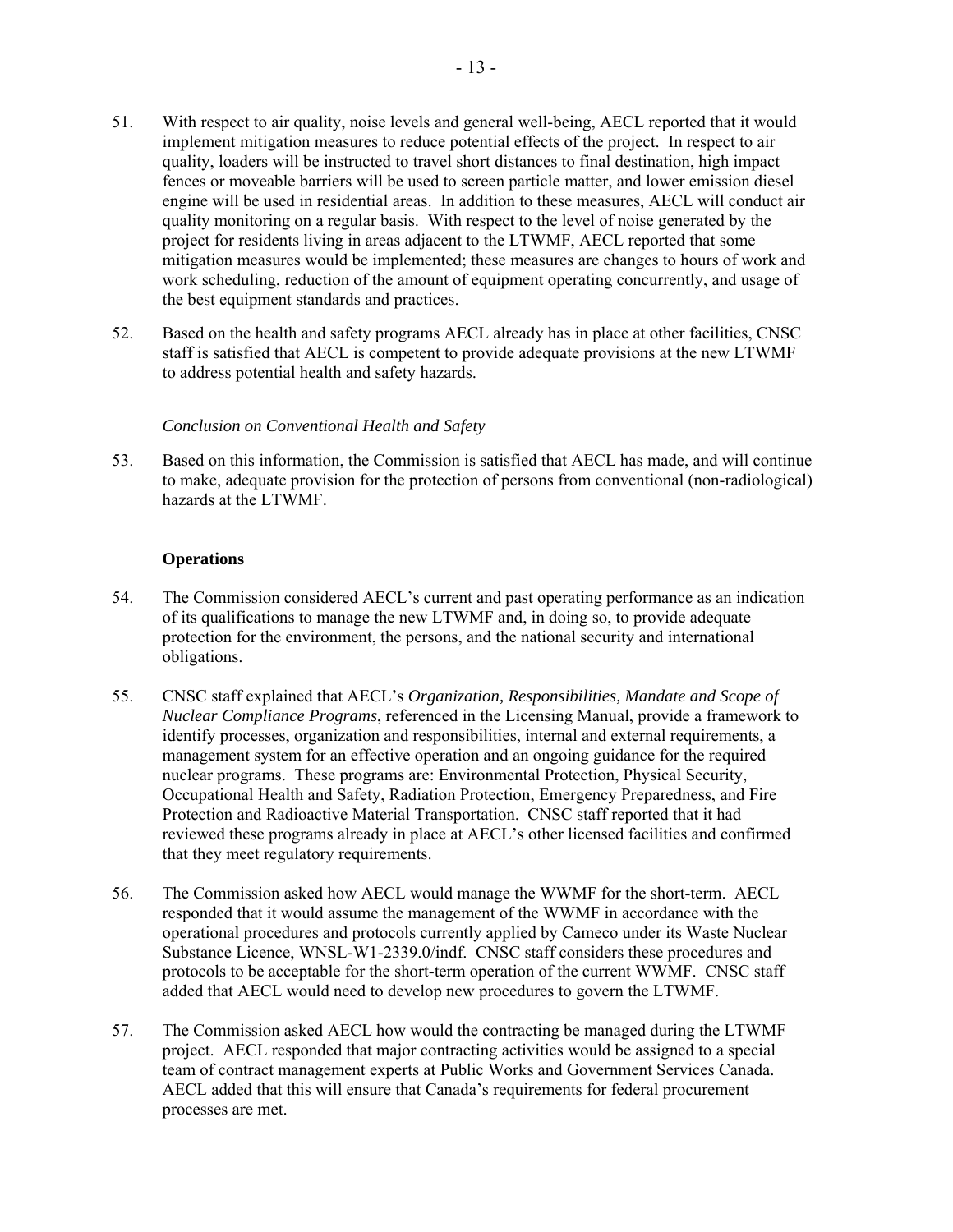#### **The Port Hope Project**

<span id="page-16-0"></span>58. The project starts with Phase 1 which comprises the continued operation of the WWMF. Phase 1 may also include the construction of an access road to the existing WWMF site which is also the site for the new facility. The second step, Phase 2, will comprise the remediation and the restoration of the many historic and industrial waste sites throughout the Port Hope urban area and at the WWMF site itself including the transportation of the waste to the new facility and its emplacement to gradually form the engineered mound. Before, during, and following the waste emplacement, the contaminated water at the facility site will be collected and treated. Finally, the facility will be closed and the long-term monitoring and maintenance activity will start in Phase 3 of the project.

#### **Phase 1: Planning**

- 59. Phase 1 of the project comprises the on-going management responsibility for the WWMF and its inventory of low-level radioactive, the detailed engineering design of the LTWMF and the development and submission of the associated programs (plans) required before starting Phase 2.
- 60. CNSC staff confirmed that it has already assessed the following documentation submitted by AECL in support of its application for Phase 1:
	- Water Treatment Strategy for the LTWMF;
	- Environmental Assessment (EA) FUP Plan; and the
	- Licensing Manual.
- 61. The Commission asked why the design of the facility was taking so long. NRCan's representative responded that a contract was to be awarded soon to a design consultant and that the design firm will provide the plans and the specifications necessary to give comprehensive cost estimates. NRCan's representative added that, following this more detailed cost estimate, NRCan will be able to provide the funding for the construction. NRCan also added that, following this, set deliverables will be provided to AECL for review and comment to ensure that the obligations of the licence are respected. The complete design will be available in approximately 3 years.
- 62. The Commission further asked CNSC staff whether the review of the documents (plans) required from AECL would take time. CNSC staff responded that, even if the list of documents was extensive, these documents were not new documents for AECL, but existing documents that needed to be adapted for the LTWMF project. CNSC staff confirmed that the review of the documents should be done within a short time period.

#### *Water Treatment Strategy*

63. The Water Treatment Strategy covers the installation of a new water treatment system to replace the current WWMF water treatment system. CNSC staff has reviewed AECL's proposed Water Treatment Strategy and has concluded that AECL needs to conduct further analysis in coordination with Cameco, the current manager of the WWMF, in order to define the best treatment technology for the LTWMF. CNSC staff added that AECL also needs to complete the engineering design and development of the system. In response to CNSC staff's revision of the proposed water treatment system, AECL proposed the development of a program including field data collection and analysis, bench top testing, pilot scale testing and detailed design. AECL also proposed to evaluate the water treatment system periodically to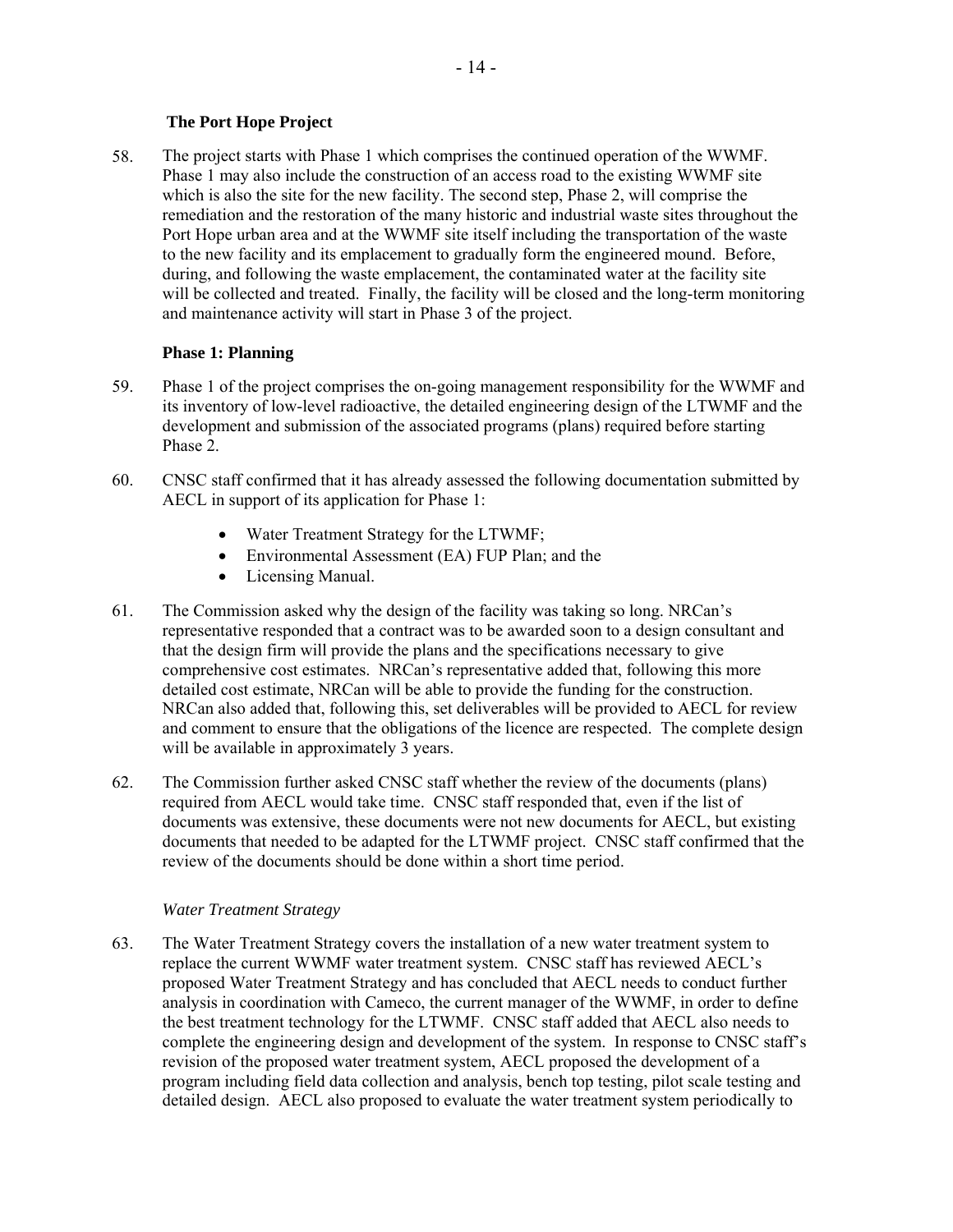determine if modifications were warranted. CNSC staff recommended that a first complete evaluation of the water treatment system be conducted approximately three years after the system is commissioned.

- 64. AECL provided a detailed description of the Water Treatment System. The Commission asked AECL about the improvements of the new water treatment system compared to the current system at the WWMF. AECL responded that the first improvement was its capacity to treat larger volumes of water due to the installation of larger pumps, and that the second improvement was the addition of the reverse osmosis process to treat the water. AECL added that it has also planned to add a storm water management pond in the system so that the noncontaminated water collected can be appropriately monitored and discharged.
- 65. The Commission asked CNSC staff's opinion on the ability of the proposed water treatment system to treat the different contaminants present in the waste water. CNSC staff responded that AECL had recognized the challenge of removing metals, radionuclides and organics contaminants at the same time, and that it was the reason why various options had been considered to have the most efficient treatment system. CNSC staff added that the proposed system should meet the proposed water quality objectives. CNSC staff noted that the current discharge from the WWMF had always met the licence criteria for discharge to the environment. CNSC staff noted that the effluent water, as well as the Lake Ontario water, will continue to be monitored for its quality.
- 66. AECL stated that, when the WWMF is transferred from Cameco, AECL will continue to meet all regulatory requirements for the site. AECL added that, after the evaluation of the performance of the upgraded water treatment system, it would work with CNSC staff and other appropriate authorities to confirm the criteria to be met.
- 67. The Commission asked Cameco if it was possible, in the mean time, to publish on its Web site the current water contaminant analyses from the WWMF. Cameco accepted the suggestion.

#### *Licensing Manual*

68. The Licensing Manual includes information on programs already developed and on additional programs to be developed and submitted to support the work for the Port Hope Project. CNSC staff confirmed that the programs that had been reviewed and met regulatory requirements.

#### *Documents required before Phase 2*

- 69. CNSC staff stated that it will require from AECL to develop project-specific plans for each of the programs applicable to the Port Hope Project. CNSC staff added that these plans will have to be reviewed by staff and approved by the Commission. The project specific information required before Phase 2 relates to the following areas:
	- 1. Environmental Assessment Follow-up Program;
	- 2. Determination of Water Strategy Treatment;
	- 3. Detailed Engineering Design Description Report comprised of LTWMF design description, Welcome WMF Waste Excavation Management Plan, Remediation Sites Waste Excavation Management Plan, and Dust Management Plan;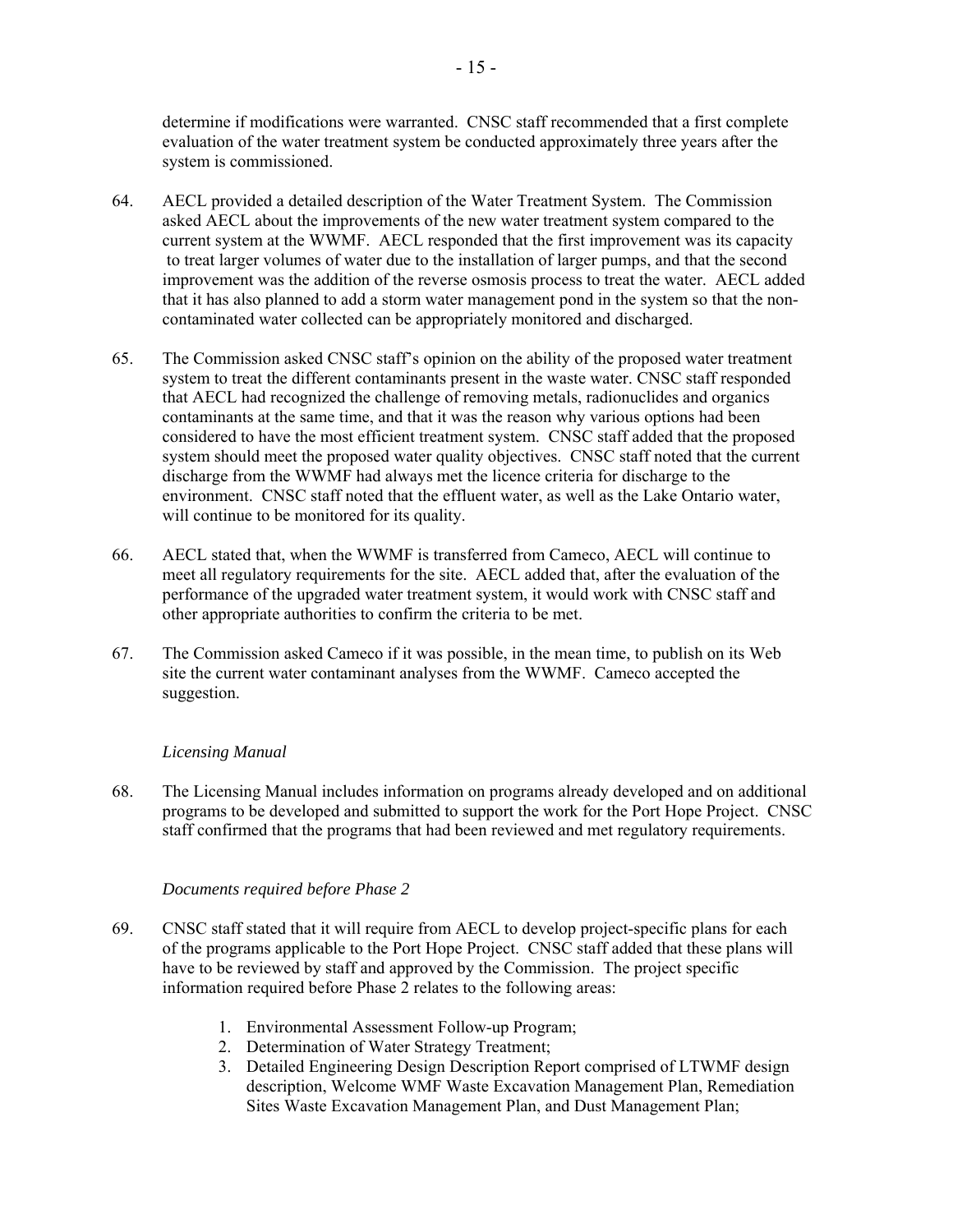- 4. Quality Assurance Plan;
- 5. Radiation Protection Plan;
- 6. Environmental Management and Protection Plan;
- 7. Security Plan;
- 8. Radioactive Material Transportation Plan;
- 9. Training Plan;
- 10. Occupational Health and Safety Plan; and
- 11. Emergency Plan.

#### **Phase 2: Implementation Phase**

- 70. Phase 2 of the project comprises the remediation and the restoration of the many historic and industrial waste sites throughout the Port Hope urban area and at the WWMF site itself including the transportation of the waste to the new facility and its emplacement to gradually form the engineered mound.
- 71. The Commission asked approximately how many sites needed to be remediated in the Municipality of Port Hope. AECL responded that previous surveys had indicated that there were approximately 300 sites within the municipality that will require small-scale remediation. AECL added that the specific location of these sites will be confirmed as part of the resurvey process and that fencing will be established at each remediation site to limit access to authorized personnel only.
- 72. The Commission asked AECL why the owners of residences that are included in the remediation project do not have access easily to a copy of the documents related to their property. AECL responded that the main reason was that those files contain confidential information on other properties. AECL added that it will revisit this policy with its counsel to determine if it could be revised.
- 73. The Commission requests AECL to make a list of these sites publicly available as soon as possible, subject to the *Privacy Act* [13](#page-18-0) or applicable provincial legislations.
- 74. AECL reported that it has over 25 years of experience with this type of clean-up, including remediation of residential areas. AECL added that lessons learned from previous remediation work will be used in the project.
- 75. The Commission asked AECL when it would start moving waste to the new facility. AECL responded that waste transportation from off-site should happen from year 5 to year 9. AECL added that in year 4, it would start moving waste from the already existing WWMF into the new LTWMF cells. AECL further noted that the amount of waste to be moved to the new LTWMF would represent an average of 150-200 trucks per day over a ten-hour period.
- 76. The Commission asked AECL how the trucks would be washed after they have unloaded the waste. AECL responded that the detailed schedule of the number of trucks, where the trucks will be coming from and what will be needed in terms of washing facilities will be determined as part of the detailed design after consultation with the Municipality and the public. AECL added that, from experience, it was not necessary to wash the interior of the truck because the tarp would be put back in place again and the truck would go back to the site again to be filled

<span id="page-18-0"></span><sup>&</sup>lt;sup>13</sup> R.S. (Revised Statutes of Canada), 1985, c. P-21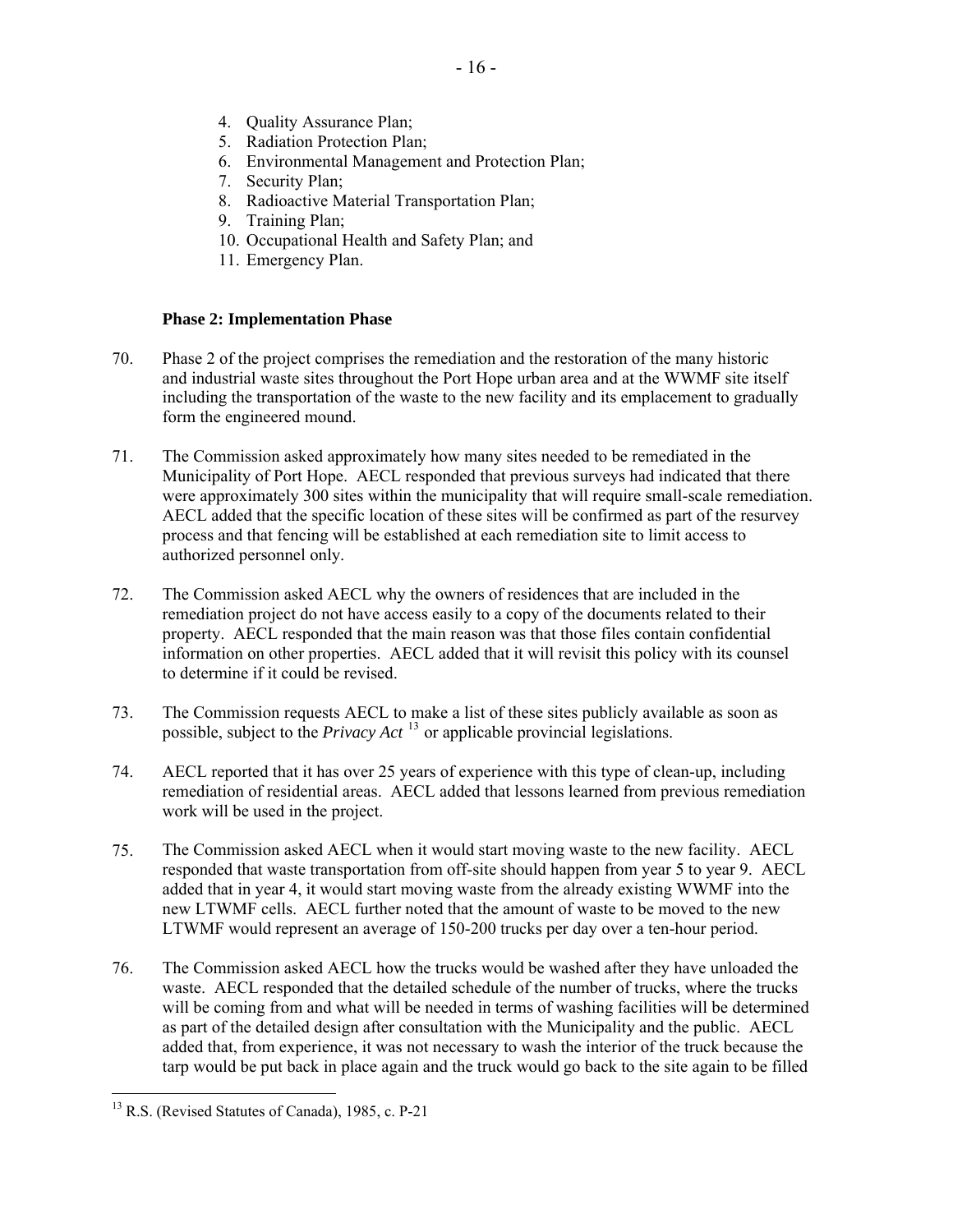with more historic waste. AECL also noted that the vehicles, when at the site, will be lowered into the contaminated area on a platform and that this platform will remain clean to ensure the cleanliness of the exterior of the vehicle.

- 77. The Commission asked AECL how it would handle industrial waste also present on sites to be remediated. AECL responded that there were no clean-up criteria for industrial waste approved by the Ontario Ministry of the Environment, but that Public Works and Government Services Canada, which is involved in the PHAI Project, has considerable experience in the cleaning of industrial sites and will take care, if necessary, of any additional approvals required from other jurisdictions to do the work.
- 78. The Commission, as raised in some interventions, asked for more clarity with respect to the amount of waste to be transferred to the LTWMF. AECL responded that the number of 3.5 million cubic metres reported in the interventions had been presented earlier at a public information session as an example of a cleanup to background level. AECL added that, to comply with the EASR cleanup criteria, it is estimated that a total of approximately 1.2 million cubic metres of material would require remediation.
- 79. The Commission asked AECL how it would separate the historic waste from the industrial waste. AECL responded that the historic waste present in the landfill had been identified as a distinct layer and was easy to separate from industrial waste. AECL added that it was presently working with the Municipality of Port Hope and the County of Northumberland on the fate of the industrial solid waste, but that has not been determined yet.
- 80. CNSC staff reported that, during the EA, the robustness of the proposed design for the LTWMF had been evaluated by an expert, Dr. Rowe, a geo-engineer from Queen's University applying the International Atomic Energy Agency (IAEA) standards for the disposal of radioactive waste. CNSC staff reported that two scenarios had been considered: one was the case of a loss of institutional control when there would be no more monitoring of the site and the covers and liners would naturally degrade; and the second one was an intrusion scenario where someone would reside on the site and dig through the material. CNSC staff added that the two scenarios had been considered at two different time points, 500 years and 8,000 years after closure of the facility. In both cases, the study had concluded that the risk to human health and to the environment was acceptable and would not exceed, for radiological aspects, the limits set out by the International Commission on Radiological Protection (ICRP) and other international organizations in the case of a radiological incident. CNSC staff noted that this study would be made publicly available on the CNSC Web site.<sup>[14](#page-19-0)</sup>
- 81. The Commission asked CNSC staff how the construction phase would be supervised to ensure that everything is properly done. CNSC staff responded that there will be regulatory oversight during construction, and that CNSC waste specialists will supervise the site in cooperation with other authorities like the Ministry of the Environment and Health Canada to ensure the construction follow the approved design.

<span id="page-19-0"></span><sup>&</sup>lt;sup>14</sup> Nota: The Commission understands that the study report (labelled RSP-0219) is now available on the CNSC web site at

http://www.nuclearsafety.gc.ca/eng/about/researchsupport/reportabstracts/report\_abstracts\_0607.cfm#rsp-0219.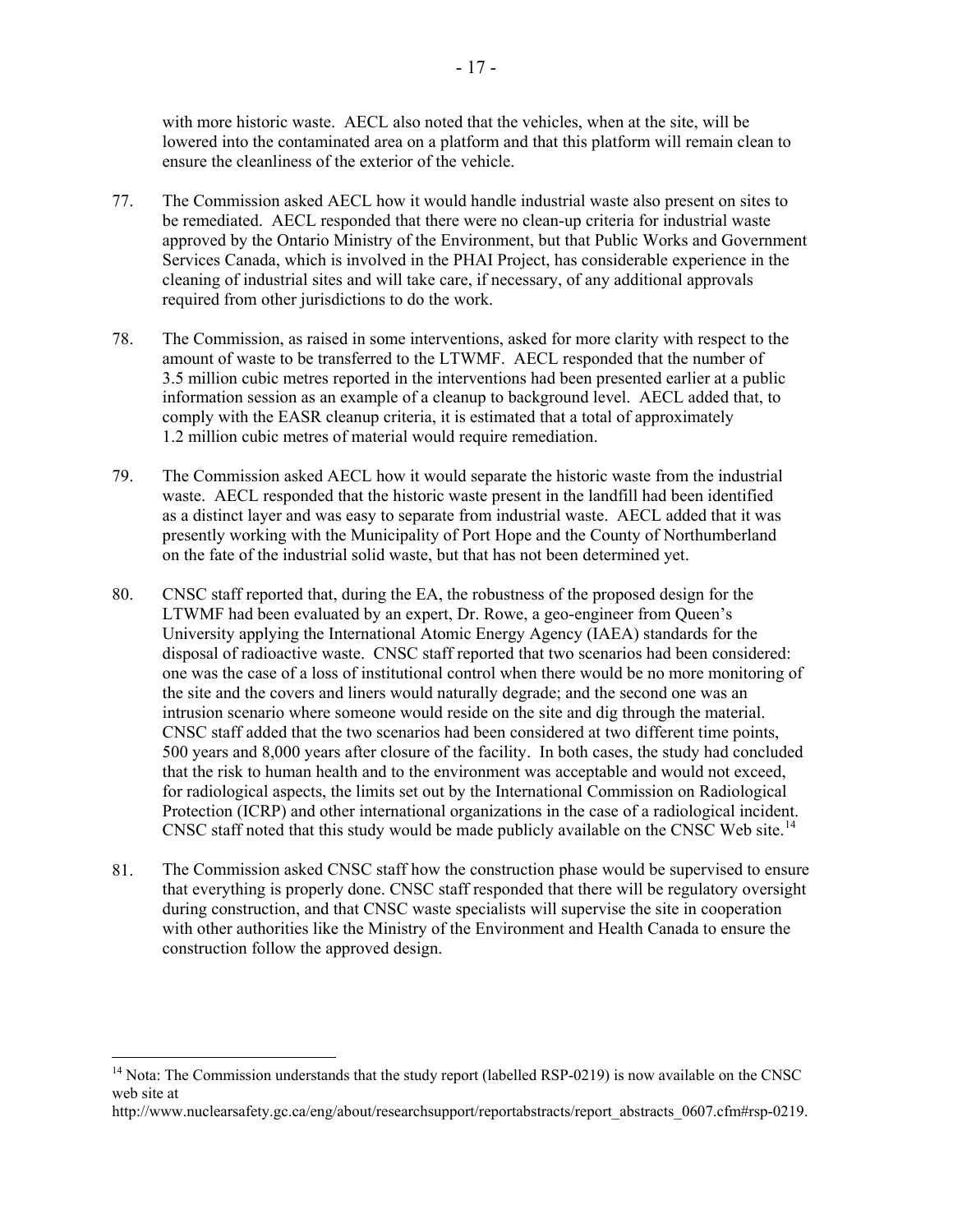- 82. The Commission asked CNSC staff to comment on some intervenors' statements that said they believed that leaving the site undisturbed would be better than digging it up and moving the waste. CNSC staff responded that the current WWMF was not built for the long term and that a long-term solution for the LLRW was needed. CNSC staff added that the purpose of the Port Hope LTWMF Project was to secure the current waste at WWMF into a properly engineered structure for the long term.
- 83. The Commission asked AECL to what extent it would have to excavate to create the new LTWMF since one of the intervenors was concerned that his well might be contaminated from the excavation. AECL answered that the excavation will not affect the wells across the road. AECL added that the groundwater was flowing in the northwest direction on the property and that the intervenor's well was in the southwest corner of the property. In addition, AECL reported that the aquifer was at a deeper level than the intervenor's well level. CNSC staff confirmed that the flowing direction of groundwater was effectively northwest.
- 84. The Commission asked for comments about the shape chosen for the mound base. AECL responded that the concave shape had been used with success in other facilities. AECL added that the convex shape had not been considered because there were some constraints in the design to keep the height of the mound to a minimum in order to minimize its view.

#### *Harbour*

- 85. The Commission asked AECL how the harbour would be remediated. AECL responded that the dredging of the harbour would be done by isolating the harbour during remediation using silt curtains and wave attenuation systems. AECL added that the water would be removed by hydraulic suction and directed into geo-tubes. AECL further added that processed water will be treated before it is returned to the harbour, leaving the isolation devices in place until water quality is acceptable. AECL told the Commission it was confident that, with the modern technology to be used, the remediation of the harbour would be a success.
- 86. The Commission asked AECL, following the Families Against Radiation Exposure (FARE) intervention raising concerns on the radium being generated in the harbour by the dredging, if that radium would be treated. AECL responded that radium as well as uranium and arsenic would be treated as part of the dredging operation.

#### *Wetland*

87. The Commission asked AECL and CNSC staff to comment on some intervenors' concerns that the proposed LTWMF was going to be located in a wetland area. AECL responded that an ecological land classification of the complete area had been performed, and that an on-site verification had also been conducted to ensure that the site was not built on a marsh. AECL added that the map used for identifying wetland as part of the LTWMF was drawn from an aerial photography and was not representing the area properly. CNSC staff confirmed that the area where the facility will be constructed was not a wetland.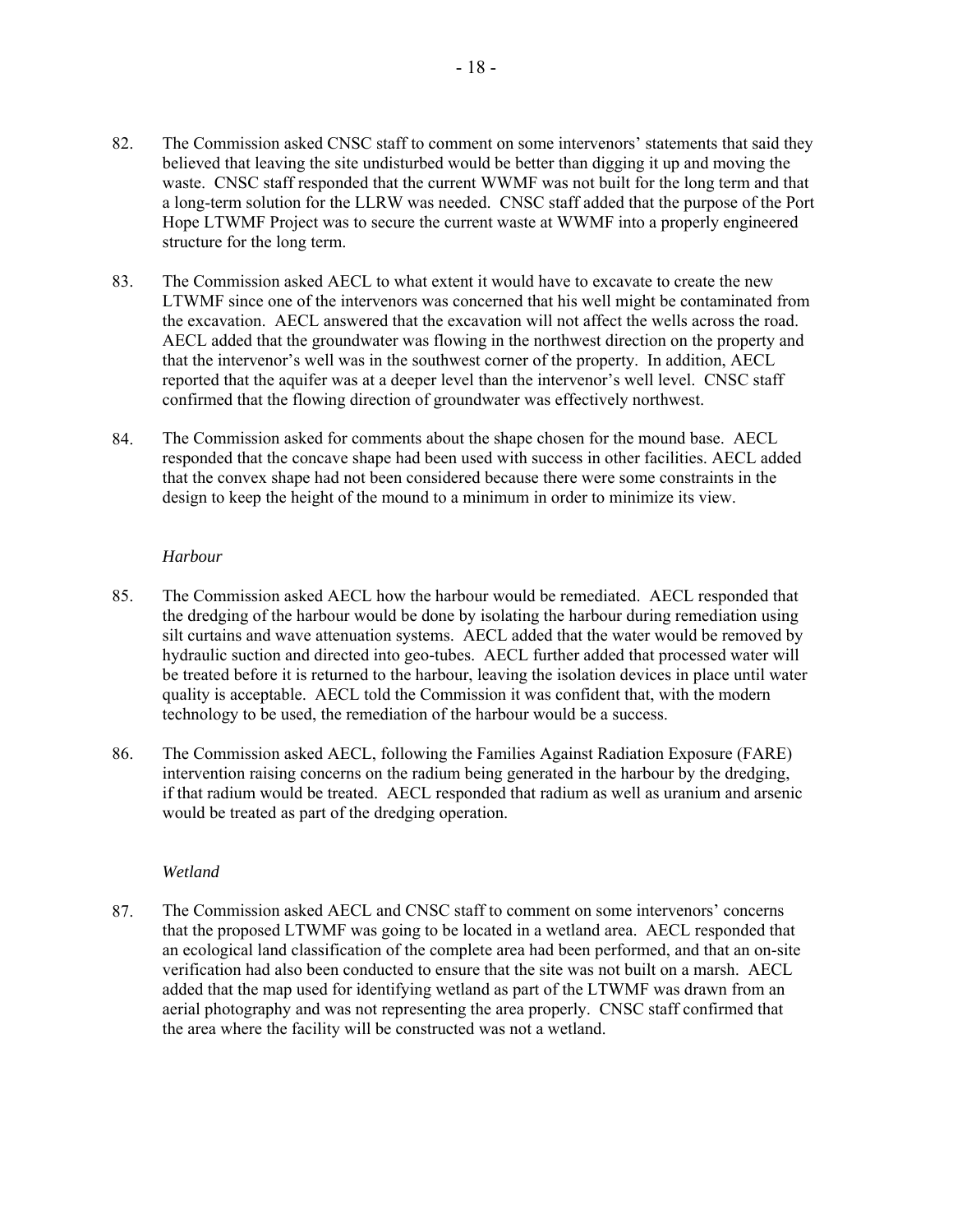88. AECL further noted that the planned LTWMF will be overlaid over the former Bailey's Auto Wrecker site, which had been the site of a former gravel pit with sandy to gravely surface soils that do not hold water like a wetland. This statement was confirmed by an expert from the Ganaraska Region Conservation Authority, present at the public hearing.

#### *Expectations for required documents*

- 89. CNSC staff stated its expectations that the documents required from AECL would be consistent with the EA conclusions and compliant with NSCA requirements and associated regulations and with any other federal or provincial requirements. CNSC staff added that it would take into consideration any new policies, standards and guidelines that may come into force prior to the LTWMF entering into Phase 2.
- 90. Due to the lack of information on several important programs to be implemented to proceed with Phase 2, the Commission directed AECL to come back before the Commission at a Public Hearing with all this required information before starting any construction and remediation activities.

#### **Phase 3: Post Closure of the Port Hope Project**

- 91. Phase 3 of the project comprises the long-term maintenance and monitoring of the facility for hundreds of years. During that phase, operational aspects of the long-term facility, such as surface water management, leachate collection and treatment, will be carried out to ensure that it continues to function as intended. The initial part of Phase 3, approximately the first 100 years, will focus on confirmation that the facility is operating as expected.
- 92. CNSC staff stated that Phase 3 is not covered by the proposed licence and will be the subject of a future licensing action but Phase 3 is an important part of the project as already defined in the EASR.
- 93. The Commission asked if similar projects aimed at lasting up to 500 years existed elsewhere. AECL responded that, at the time when the community was developing their concept for longterm waste management facility, examples were cited in the United States, where very similar projects were to be constructed at Fernauld and at Waldon Springs. AECL added that, while the experience with these projects is still recent, the design basis and the materials used for the LTWMF were considered to be the industry best practice for the isolation and containment of these types of wastes. AECL also added that a very extensive monitoring program during the monitoring and maintenance phase will be in place to ensure that performance of the mound continues to meet requirements.
- 94. The Commission asked if the monitoring program in place for the facility would be maintained after the closure of the project. NRCan responded that, in the Legal Agreement, there was a provision indicating that the Government of Canada commits to continue the environmental monitoring and the property compliance program beyond the closure of the facility to ensure that any potential problem would be addressed adequately.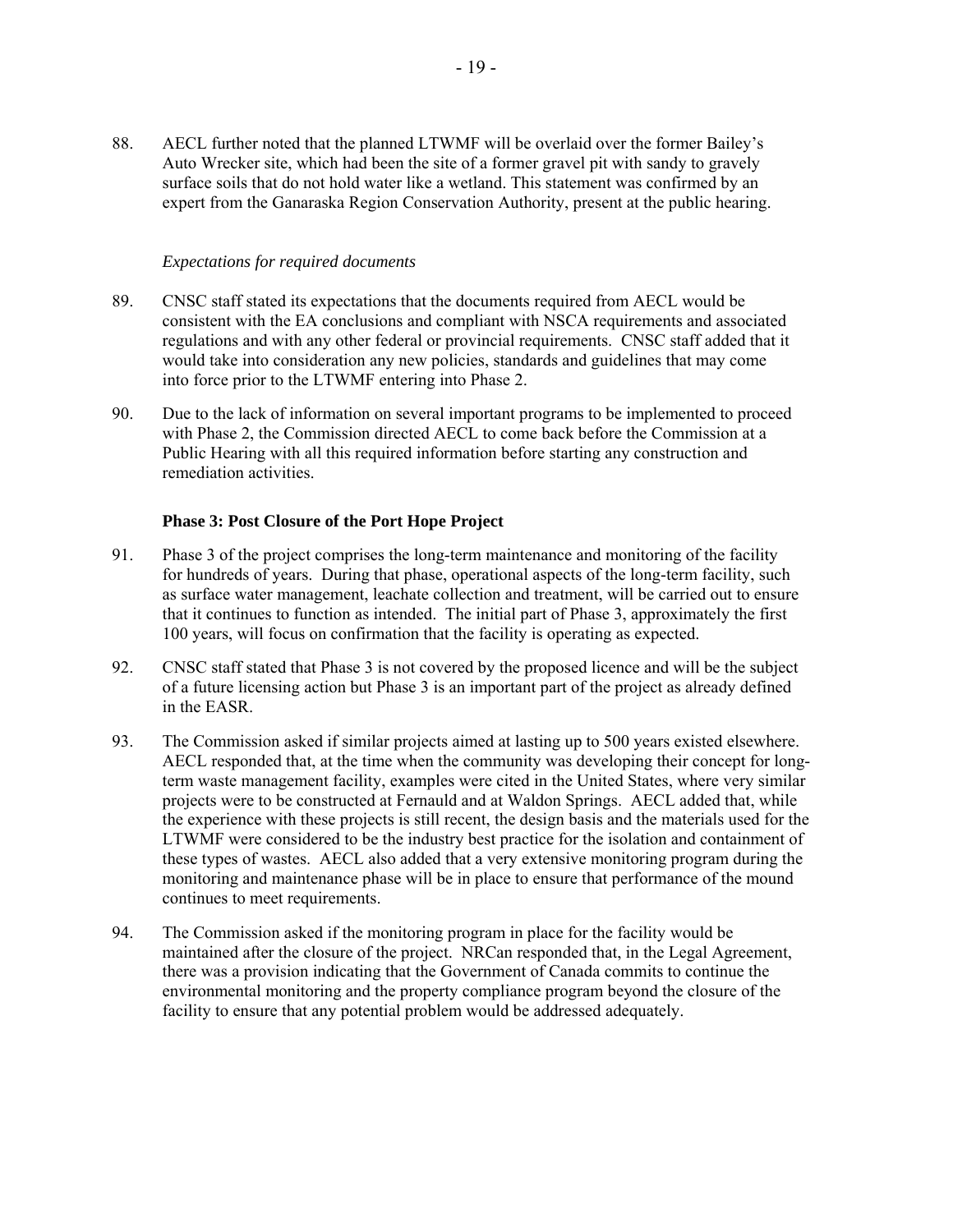#### *Expectations and required documents*

<span id="page-22-0"></span>95. CNSC staff reported that the key document required for Phase 3 is the Long-Term Monitoring and Maintenance Plan that should consider the occurrence of leachate, the generation of gas and the monitoring of the cover and base liner systems in the facility. CNSC staff added that regular performance monitoring will be conducted to ensure that the operational and containment elements of the facility are functioning as intended. CNSC staff noted that the proposed ten-years licensing period does not cover Phase 3 of the project and would be the subject of a future licensing process.

#### *Conclusion*

96. Based on the information received, the Commission concludes that AECL's operating performance at its other licensed facilities provides a positive indication of AECL's ability to adequately carry on the activities under the proposed licence and that AECL has in place the necessary programs to assure acceptable performance at the proposed LTWMF. The Commission is satisfied that the precautions planned during the clean-up activities will adequately protect the workers and the public.

#### **Quality Management**

- 97. AECL noted that it uses review processes, such as internal audits, safety reviews and quality assurance assessments, to evaluate its management system and to ensure that all the elements in place are adequate, effective, economically efficient, and compliant with the requirements to achieve the LTWMF project. AECL confirmed that the Vice-President and General Manager of Decommissioning and Waste Management is responsible for the Port Hope Project proposed licence and that she directly reports to AECL's Senior Vice-President and Chief Nuclear Officer.
- 98. AECL reported that NRCan had established a project governance framework for the implementation of the PHAI, and that the core of this framework was the PHAI Management Office established within AECL. AECL added that this Management Office has its own Project Director, who will be responsible for the management of the strategic, technical, financial and regulatory aspects of the Port Hope Project, and for the conduct of the work and the coordination of the activities with the following organizations: AECL, NRCan and Public Works & Government Services Canada.
- 99. AECL confirmed that licensable elements of the Port Hope Project will be subject to the ISO 9001:2000 quality assurance standard and that all of the other elements not subject to the licence will be subject to the best industry practices.
- 100. The Commission asked about the responsibilities of the municipalities that have signed the Legal Agreement with the Government of Canada. AECL responded that they have the obligations to consult with NRCan, and to communicate and assist AECL in its efforts to move the project forward. AECL added that the municipalities also have to be committed to facilitate the implementation of the project by ensuring that municipal permitting is facilitated.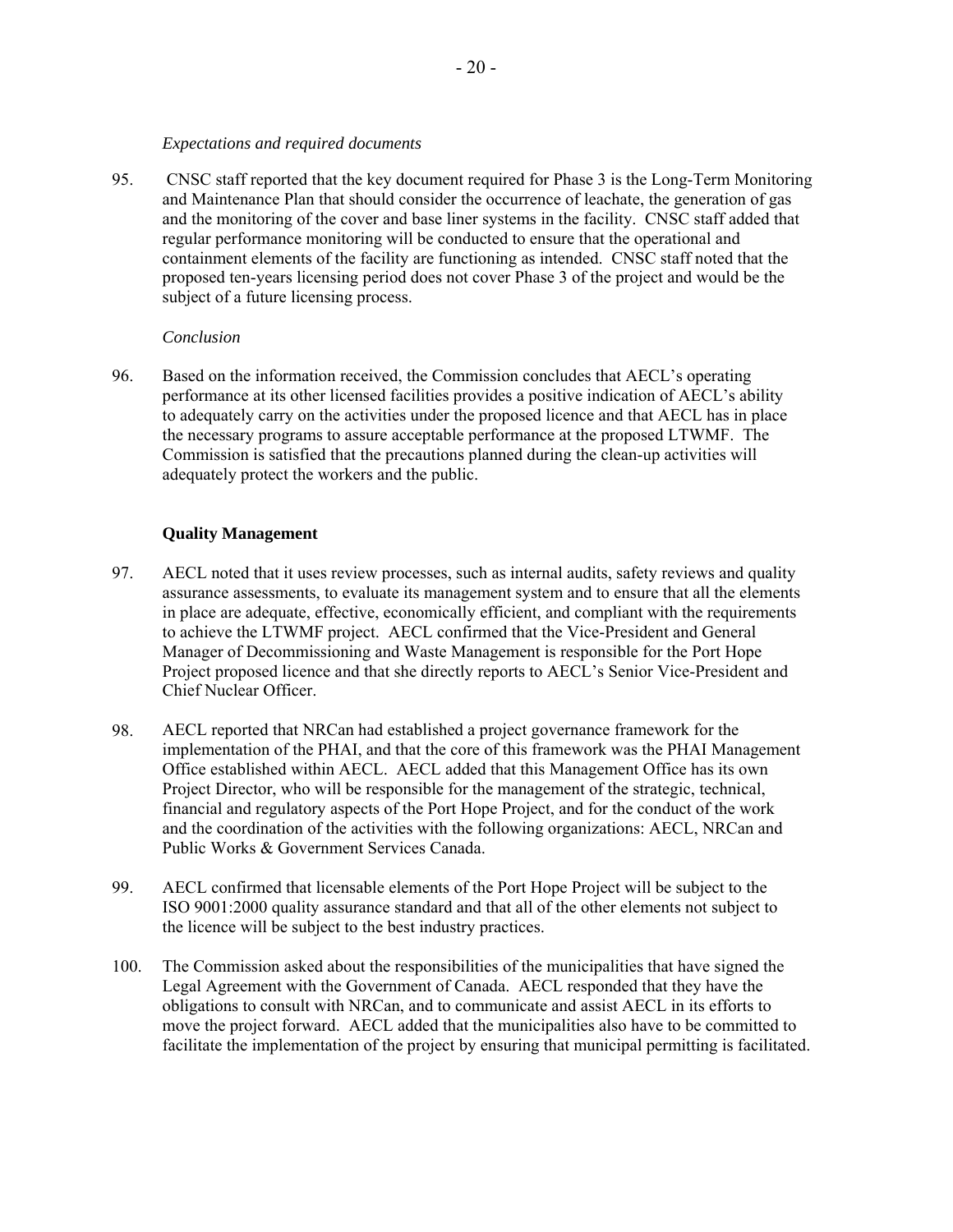<span id="page-23-0"></span>101. The Commission asked who would cover the expenses linked to any additional tests required in the Municipality as well as on private properties during the project. Port Hope's Mayor responded that any testing of that nature would be at the expense of NRCan through the PHAI.

#### *Conclusion on Quality Management*

102. Upon consideration of the above information, the Commission concludes that AECL is taking adequate steps to comply with all CNSC quality management and assurance requirements.

#### **Emergency Preparedness and Fire Protection**

#### *Emergency Preparedness*

- 103. With regards to emergency preparedness, AECL reported that its Emergency Preparedness Program was designed to ensure a state of readiness to mitigate the effects of an abnormal or emergency situation in order to protect humans and the environment. AECL added that its personnel is qualified and trained through the conduct of drills and exercises.
- 104. The Commission asked for more information on the emergency preparedness program. AECL responded that it was developing a specific Port Hope Project emergency preparedness program that will be reviewed by CNSC staff. AECL added that the Municipality of Port Hope also has a very effective emergency preparedness program in place to deal with the local industries. AECL noted that, in the case of a traffic accident with a vehicle transporting LLRW, its *Response Plan for Off-Site Transportation Accidents Involving Radioactive Material* would be followed.

#### *Fire Protection*

105. With regards to fire protection, AECL reported that it already possesses a fire protection and security program and that project-specific plans for these programs will be developed rior to the construction phase of the LTWMF.

#### *Conclusion on Emergency Preparedness and Fire Protection*

106. Based on the information presented, the Commission is satisfied that AECL is making, and will continue to make, adequate provisions for emergency preparedness and fire protection at the LTWMF.

#### **Public Consultation and Concerns**

#### *Public Consultation*

107. As stated in the *Record of Proceedings, Including Reasons for Decision* for the Screening Environmental Assessment for the *Proposed Port Hope Long-Term Low-Level Radioactive Waste Management Project*, the Commission is satisfied that the methods used by AECL, the other RAs and CNSC staff to consult with the public, other interested stakeholders, and First Nations (Curve Lake, Hiawatha and Alderville Councils) have been appropriate and that the public had adequate opportunity to be informed about the project and express concerns.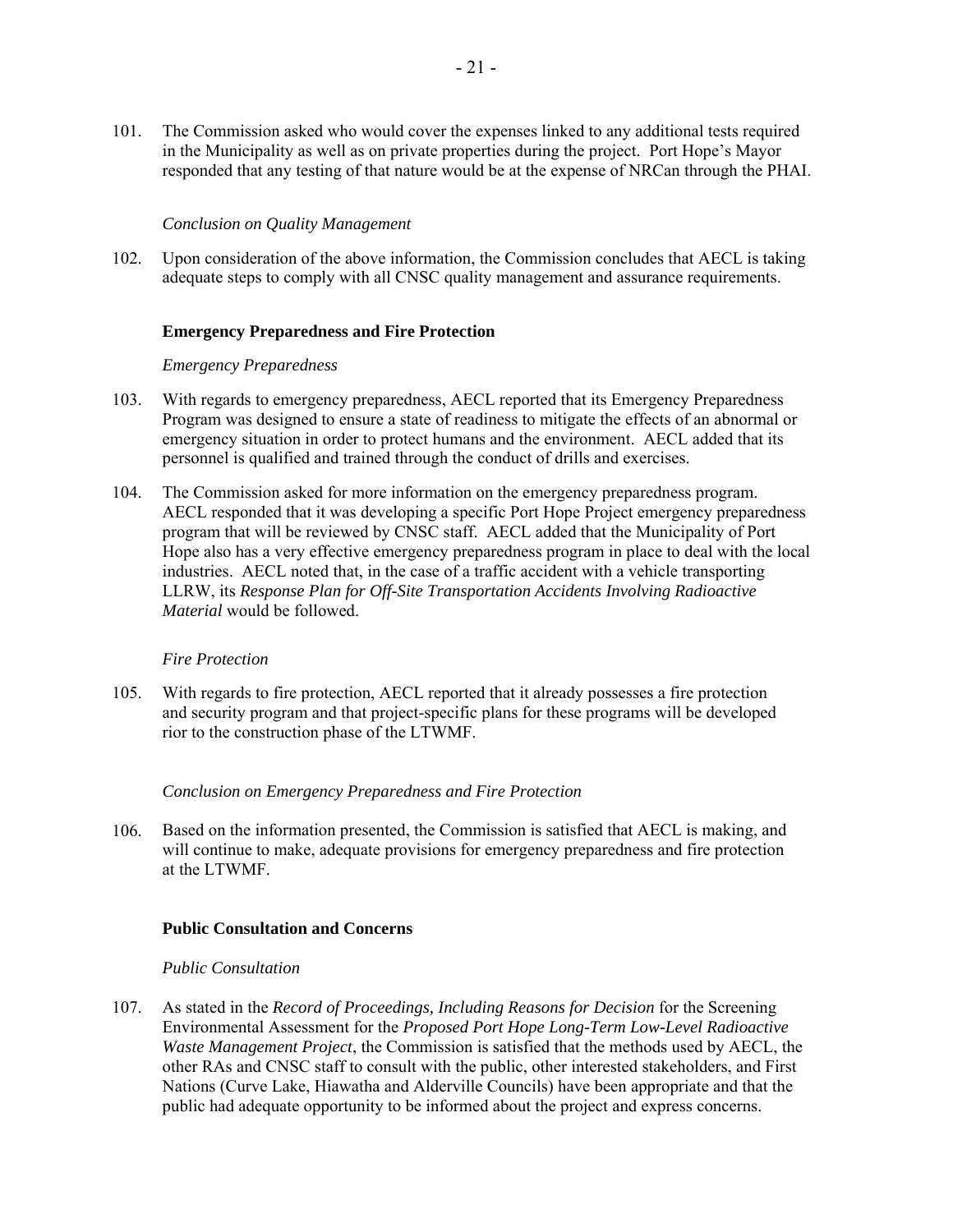- 108. The Commission asked for reassurance that a thorough public information process would be in place during the term of the project so the public of the Municipality of Port Hope and surrounding areas are able to have full confidence that the project is proceeding as expected.
- 109. AECL noted that Port Hope residents, the Municipality and other stakeholders were involved in major decisions, such as alternative means of conducting the project, identification of transportation routes and clean-up criteria. AECL added that, with the Legal Agreement, the PVP Program was initiated and that a major communications initiative was put in place to explain it to the public, the real estate and legal communities. Communication and consultation initiatives continued after the completion of the EASR. AECL also reported that it has been engaged in extensive discussions with the Municipality of Port Hope regarding the potential use of the site after the closure of the LTWMF and that this discussion will continue on a regular basis.
- 110. AECL stated that upcoming consultation activities will include the property resurvey program and the EA FUP activities, such as the socio-economic effects mitigation plan. AECL added that it was aiming at developing and implementing programs and activities that will meet the overall information and communication needs during future phases of the Port Hope Project. AECL reported that surveys were being conducted on an ongoing basis within the community to evaluate the level of satisfaction, such as changes to people's sense of well-being and health, and that these surveys will be a key factor in ensuring the community is well informed regarding the project as it progresses, particularly through the Construction and Development phases. AECL indicated that the following tools are going to be used to communicate effectively with the community:
	- Printed materials, including newsletters, pamphlets and brochures;
	- Information centres in remediation areas:
	- Interactive media websites:
	- Municipal/Project Monitoring Advisory Committee liaison and activities;
	- Presentations to local organizations;
	- News releases and other interaction with local print and broadcast media; and
	- Advertisements in local media.
- 111. AECL reported that, in the past seven years of annual public opinion surveys, there has been a steady increase in public confidence in the project's ability to effectively and safely manage Port Hope's LLRW over the long-term. AECL added that, in the fall of 2008, over 90 percent of respondents were aware of the project and 78 percent of residents surveyed expressed confidence that the waste can be safely managed at the new facility.
- 112. CNSC staff confirmed that it will continue to monitor AECL's public information program, and that if there were issues for which consultation or discussion were not recognized to be adequate, CNSC staff might require AECL to make changes to the program.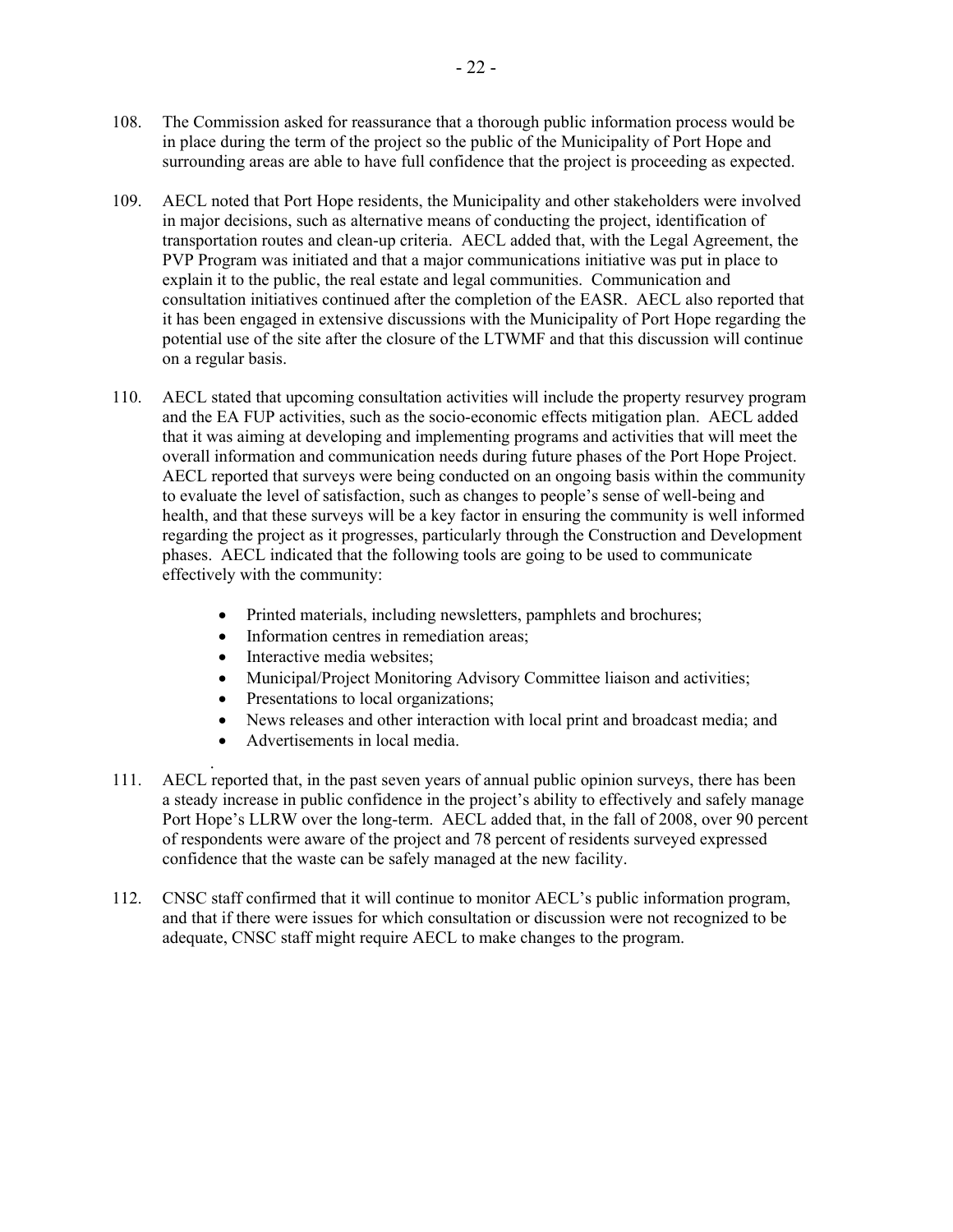#### *Public Concerns*

- <span id="page-25-0"></span>113. In the intervention submitted on behalf of the Municipality of Port Hope, the Mayor reported that the Municipality has been stigmatized by the presence of the waste, and that this had severe and extensive repercussions on Port Hope businesses. She added that the completion of the construction and the development phase of the LTWMF will bring important benefits to the Municipality including the removal of the stigma attached to the community and the restoration of the environment. She confirmed that the Municipality wanted the project to move ahead as soon as possible, while ensuring the protection of the public, the environment and the workers. She concluded that the Municipality supports CNSC staff recommendations that a licence be issued for the ten-year period provided that the hold points be a condition in the licence. She noted that some issues still needed to be resolved, but that this should be done during the detailed design stage. AECL confirmed that it would take the Municipality's concerns into account.
- 114. The Commission asked CNSC staff if the public will have opportunities to voice its concerns on the project before the time of the licence renewal. CNSC staff answered that AECL would have to come back before the Commission at a public hearing for a licence amendment within the current licence term to incorporate more precise clean-up criteria which will give the public an additional opportunity to intervene on the progress of the project.
- 115. In their interventions, many members of the public or community groups gave their support to the Port Hope project to move forward in a timely manner. The Port Hope and District Chamber of Commerce reported that it had been involved in the Project since its inception in 2001, and stated that it is confident that the project will ensure environmental health and safety in the community and, most importantly, the protection of the residents. Several intervenors also insisted on the fact that the new LTWMF will positively change the image Port Hope has been carrying for 25 years.
- 116. One of the intervenors was concerned that the Legal Agreement or the EASR did not provide compensation for problems faced by the residents and the business owners directly impacted by the project. AECL responded that this would be considered as part of the specific FUP that will be developed for the project.
- 117. The Commission further asked NRCan if compensation would be given to landowners with regards to the decreasing value of their properties due to the impact of the project. NRCan responded that, with the Legal Agreement, a specific program named the Property Value Protection Program had been negotiated with the municipalities to give compensation to landowners if the project had an impact on the value of their property. NRCan explained that the program covers the entire Municipality of Port Hope, and that it applies at the time a property is sold if the homeowner can demonstrate that his loss can be attributed to the LTWMF Project. NRCan added that the program had been in place since 2001 and that several claims had been considered and payments allocated. NRCan noted that the program will continue to operate for two years after the closure of the facility, and that AECL will continue to monitor property values and to report to NRCan on these values and on any issues associated with the program.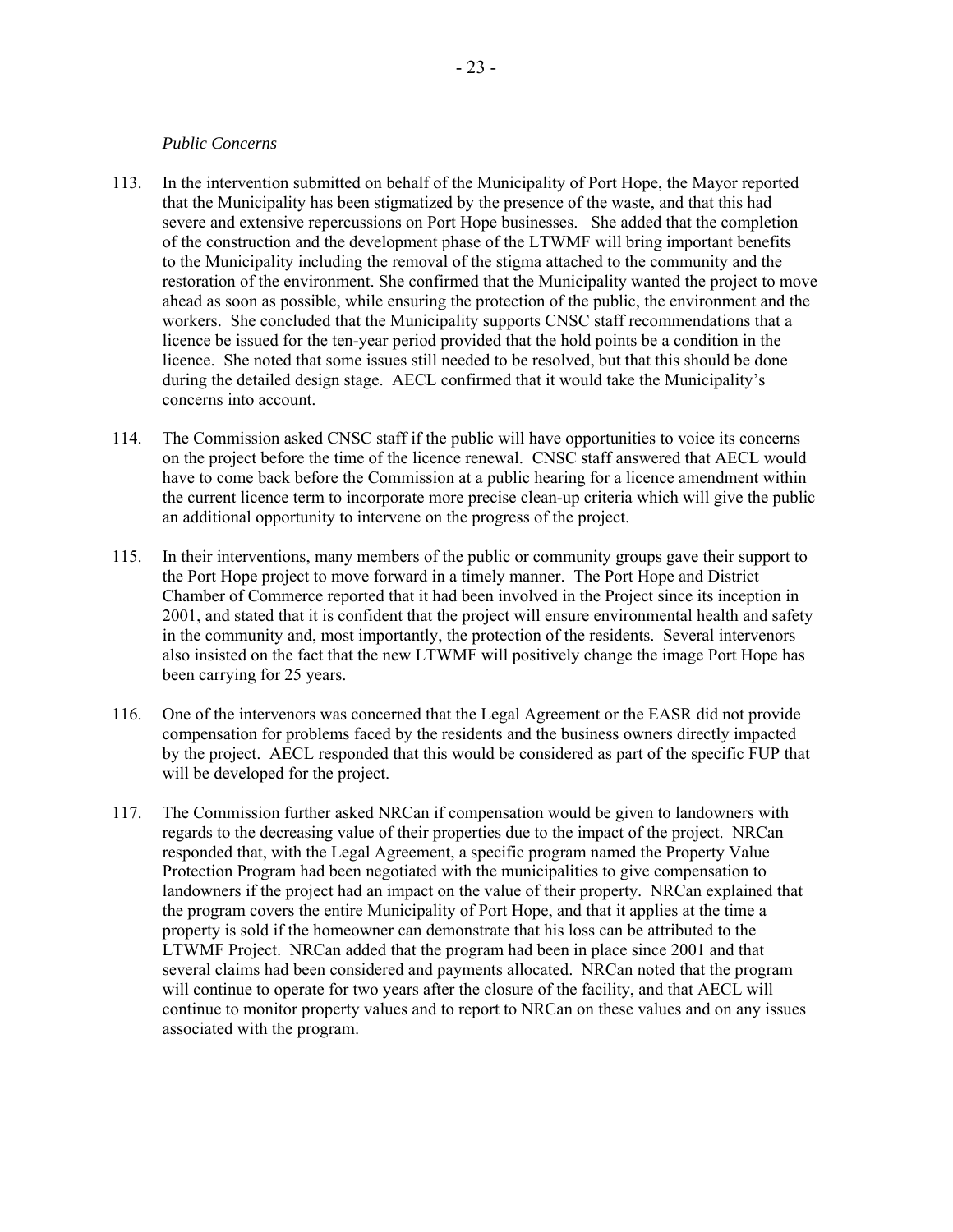- 118. The Commission asked if the formation of a Citizens' Advisory Committee had been considered, as requested by some intervenors. NRCan responded that the Legal Agreement provides the opportunity for the Municipality to establish a community advisory committee, but that it is the Municipality's decision to do so. The Municipality of Port Hope reported that, at this point, it had already appointed different committees to work on the project.
- 119. A question related to the security during the Project was raised by one intervenor. AECL responded that, in the first three years of the licence, the security systems would be maintained at the WWMF; that during the construction period, the LTWMF site as well as the WWMF remediation site would be restricted to authorized persons only. Finally, AECL added that, as agreed with the Municipality, there will be no security around the mound once the project is concluded.

#### *Harbour Heritage Buildings*

- 120. The Pier Group stated that it was supporting the LTWMF Project, but it requested that the Commission include in the licence a condition to ensure that the centre pier buildings remain in place during the harbour cleanup while other steps are taken to address the potential longterm possibilities for the rehabilitation of these heritage structures. The Pier Group representative noted that the demolition of the harbour buildings had been included neither in the LTWMF EA nor in the Cameco's Vision 2010 Project EA. He also added that the Municipality of Port Hope which owns the pier through the Harbour Commission appears to be determined to have these buildings demolished.
- 121. The Commission asked the Municipality of Port Hope and AECL for more details on the heritage buildings in Port Hope Centre Pier. The Municipality explained that the Harbour Commission*,* which is a separate corporation, had made a Legal Agreement by leasing the Pier with the buildings to Cameco. The Mayor, as Chair of the Harbour Commission, added that the agreement provides that Cameco should remove the buildings at the termination of its lease.
- 122. The Commission notes that these buildings are beyond the purview of this hearing and recognizes that leases and agreements were signed between Cameco and the Harbour Commission. The Commission further asked AECL if the buildings could be maintained while the harbour cleanup proceeds. AECL responded that clean up on the centre pier could be done with the buildings in place or removed. Cameco confirmed that it was planning to come before the Commission in fall 2009 with a project to demolish these buildings.
- 123. The Commission urges the Harbour Commission, Cameco, the Municipality of Port Hope and the interested citizens to work out the issues related to the Centre Pier in a satisfactory manner.
- 124. The Commission expresses its disappointment that the Centre Pier buildings have not been included in either the Port Hope Long-Term Low-Level Radioactive Waste Management Project EA or in Cameco's Vision 2010 EA. The Commission strongly recommends that Cameco include these buildings as part of its on-going Vision 2010 Project environmental assessment.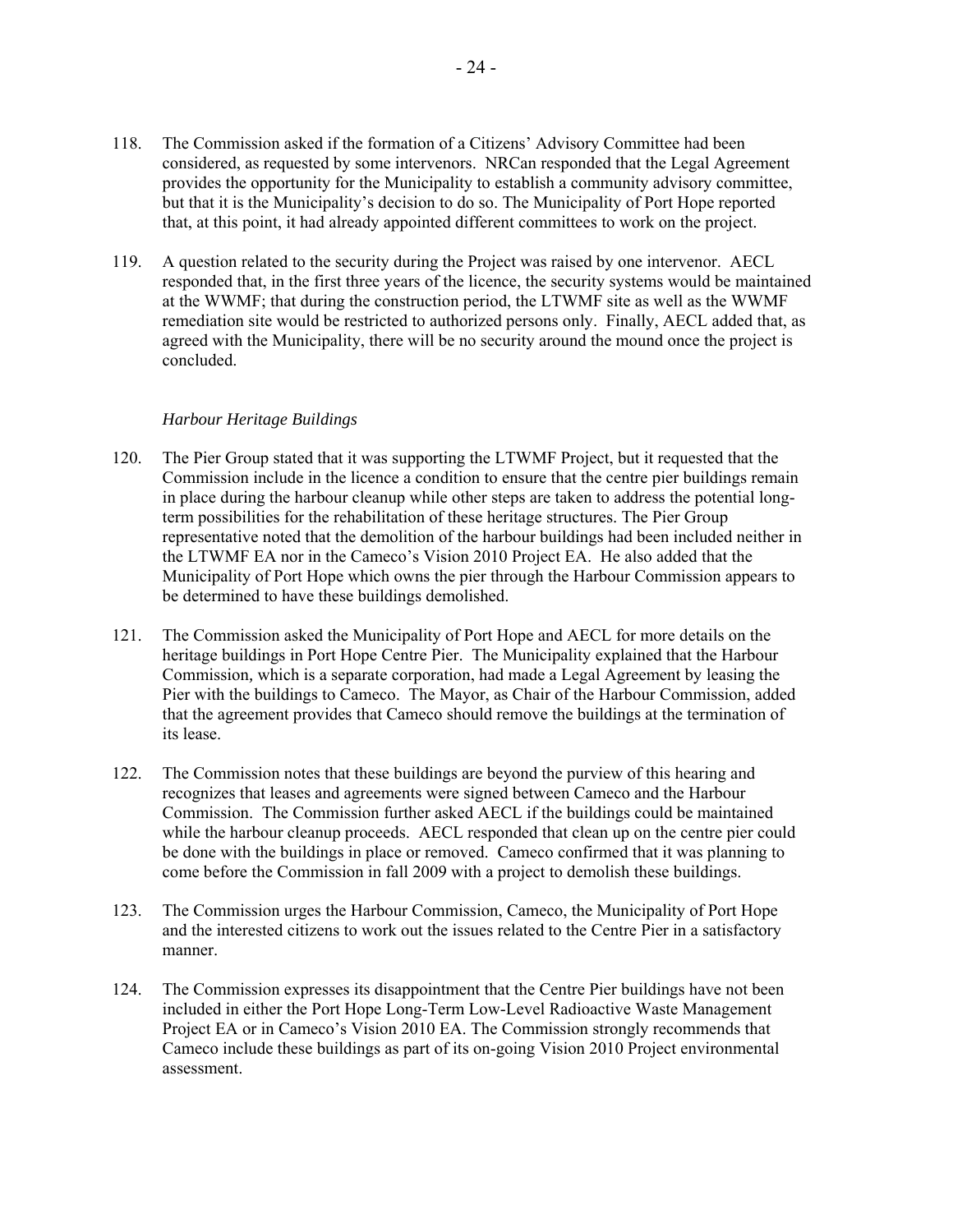#### *Conclusion on Public Consultation and Concerns*

<span id="page-27-0"></span>125. The Commission is satisfied that AECL's public consultation activities are effective in keeping the public in the vicinity informed of the effects of operations at the LTWMF.

#### **Financial Guarantee**

- 126. CNSC staff reported that the financial guarantee for the Port Hope Project is secured by a letter of commitment from the Honourable Lisa Raitt, Minister of Natural Resources Canada to Dr. Michael Binder, President and CEO of the CNSC; the letter of commitment indicates that AECL is a Schedule III, Part I Crown Corporation under the *Financial Administration Act[15](#page-27-1)* and is an agent of her Majesty in Right of Canada; therefore, AECL's liabilities are ultimately liabilities of Her Majesty in Right of Canada, which means, that consistent with the Government of Canada policy, Her Majesty needs not to restate Her commitment in the form of a guarantee.
- 127. CNSC staff opined that the letter addresses the requirement for an acceptable form of financial guarantee under Subsection 3(1) (l) of the *General Nuclear Safety Regulations[16](#page-27-2)* of the *NSCA*  and meets the guidance set out in regulatory guide G-206, *Financial Guaranties for the Decommissioning of Licensed Activities[17](#page-27-3)*.
- 128. The Commission requested more details with respect to the funding of the project in response to several intervenors who had raised concerns on this issue. NRCan's Representative responded that an amount of \$260 million was allocated at the beginning of the project. He added that, based on the Legal Agreement in place between the Federal Government and the Municipalities, the funding would be adjusted according to an updated estimate for the cost of the project before the start of the construction phase.

#### *Conclusion on Financial Guarantee*

129. Based on the information provided during this hearing, the Commission concludes that the financial guarantee for the LTWMF is acceptable for the purpose of the licence.

#### **Safeguards and Non-Proliferation**

130. CNSC staff reported that it considers that AECL has maintained a good record of compliance with safeguards requirements. Nothing associated with the LTWMF licensing would impair Canada's continuing ability to meet its international obligations.

<span id="page-27-1"></span> $<sup>15</sup>$  R.S.(Revised Statutes of Canada), 1985, c. F-11</sup>

<span id="page-27-2"></span><sup>16</sup> S.O.R.(Statutory Orders and Regulations)/2000-202

<span id="page-27-3"></span><sup>&</sup>lt;sup>17</sup> G-206 *Financial Guaranties for the Decommissioning of Licensed Activities*, CNSC, June 2000, Cat. Number CC173-3/2-219E, ISBN 0-662-29171-9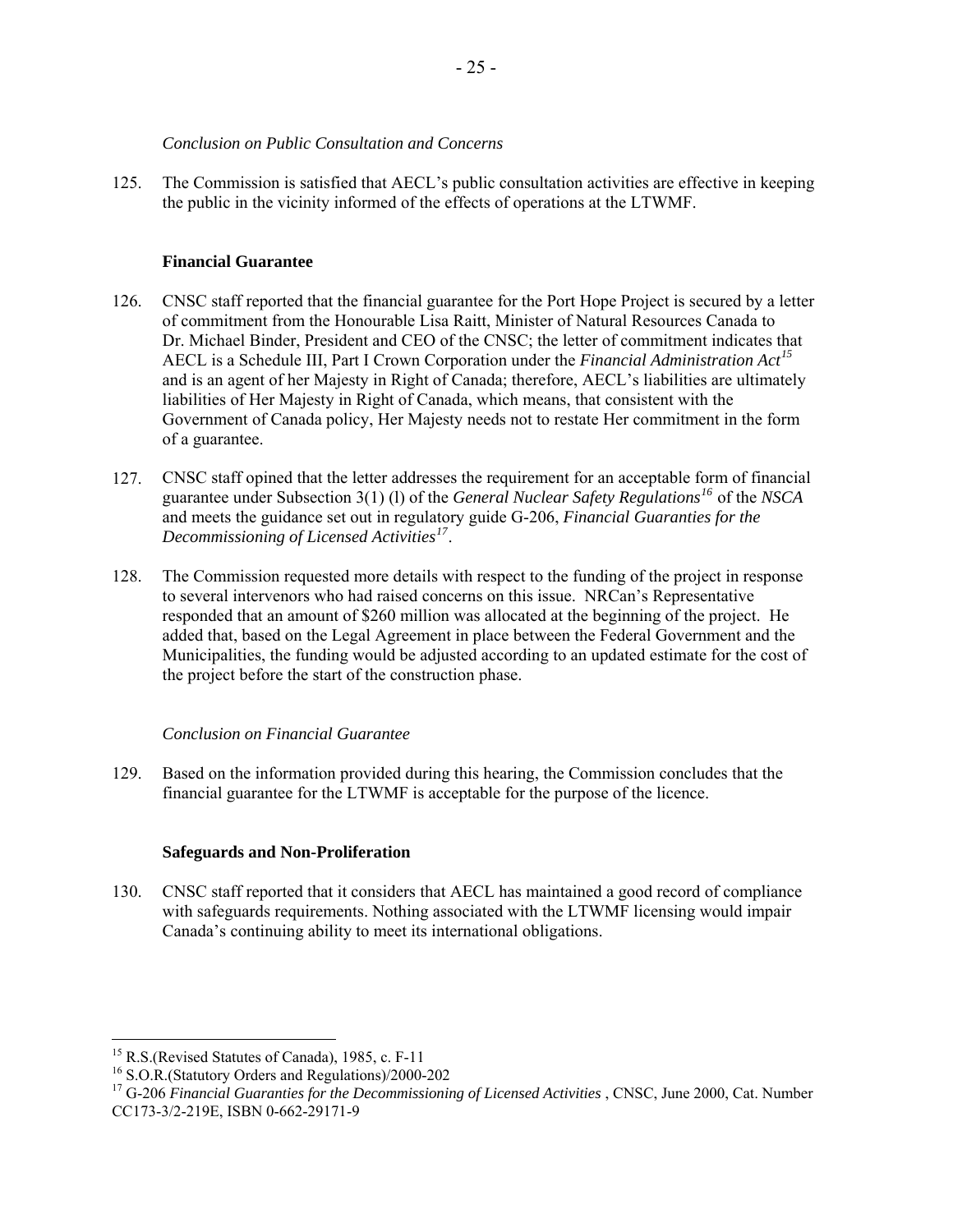<span id="page-28-0"></span>131. Based on this information, the Commission is satisfied that AECL has made, and will continue to make, adequate provisions in the areas of safeguards and nonproliferation at the LTWMF to maintain national security and implement the international obligations to which Canada has agreed.

#### **Application of the** *Canadian Environmental Assessment Act*

- 132. Before making a licensing decision, the Commission must be satisfied that all applicable requirements of the *Canadian Environmental Assessment Act*[18](#page-28-1) (CEAA) have been fulfilled.
- 133. CNSC staff reminded the Commission that, in March 2007, following the January 2007 public hearing on the matter, the Commission approved *the EA Screening Report for the Proposed Port Hope Long-Term Low-Level Radioactive Waste Management Project.* The decision that the Port Hope Project was not likely to result in significant adverse environmental effects was then released, in agreement with the two other RAs, NRCan and DFO. This satisfies the CEAA requirements relating to this project.

#### *EA Follow-up Program Plan*

- 134. CNSC staff reported that it has reviewed the EA FUP Plan submitted by AECL for the construction and operation of the new LTWMF and concluded that while the plan was a good overview of the purpose and objective of the EA FUP, more details on the monitoring programs and the reporting of the results were still needed before Phase 2.
- 135. The Commission asked for details on the groundwater monitoring that will be in place once the facility is operating. AECL responded that it would monitor groundwater quality and groundwater flow direction coming from the LTWMF.
- 136. The Commission asked if compensation for the businesses potentially affected by the LTWMF Project was included in the EA FUP Plan. NRCan's representative responded that it was recognized in the EASR that the project could have some impacts on local businesses, particularly those with outdoor activities. NRCan added that mitigation measures had been identified in cooperation with the business members and with the Port Hope Chamber of Commerce, and that they would be implemented as part of the project. He noted that these measures are part of the socio-economic follow-up program required in the EASR.
- 137. The Commission concludes that all requirements under the CEAA are met and that it may consider and make a decision on the issuance of a licence for the LTWMF under the NSCA. The Commission notes that the Follow-up Program Plan provides a good overview of the Follow-up Program to be developed, but that significant work is still required in order to obtain an acceptable Follow-up Program.

<span id="page-28-1"></span><sup>18</sup> S.C. (Statutes of Canada)1992, c. 37.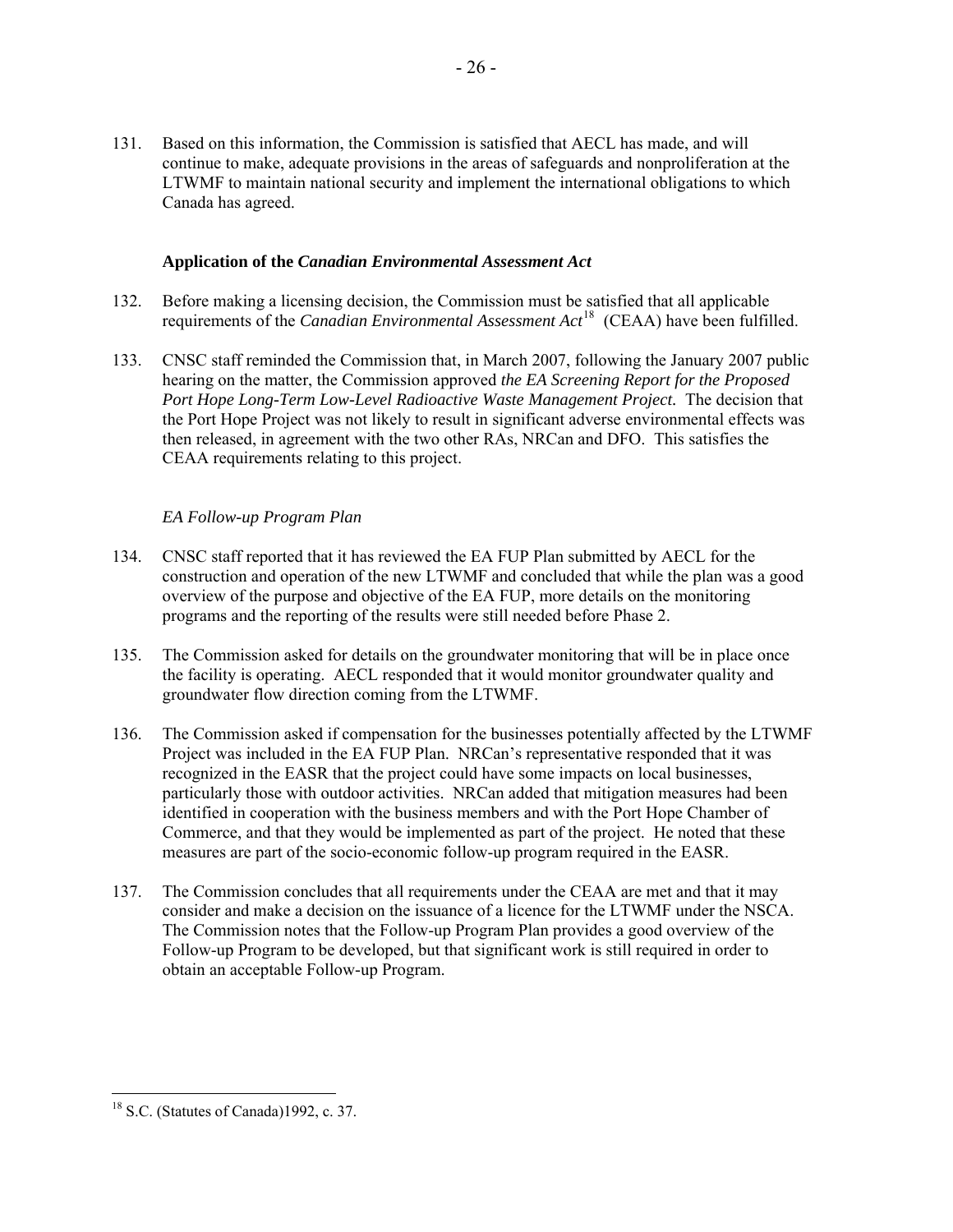#### **Licence Length**

- <span id="page-29-0"></span>138. AECL applied for a ten-year licence. CNSC staff also recommended a ten-year licence term in consideration of the low risk of the project, and taking into account the proposed project implementation timeline to allow AECL:
	- to develop and submit for approval the documents that are specified as hold points in Appendix D of the licence;
	- to complete the on-site activities of the project; and
	- to proceed with off-site remediation activities.
- 139. CNSC staff proposed that hold points be included in the ten-year licence because AECL's Licensing Manual indicated that technical documentation in support of construction and operation of the LTWMF and off-site activities would be developed in stages. The hold points require that AECL do not start specified activities until the appropriate supporting documentation is submitted and accepted by the CNSC.
- 140. The Commission asked NRCan how long it would take, if a licence was issued, to transfer the WWMF property from Cameco to the Crown. NRCan representative responded that there has been an agreement with Cameco Corporation that the Government of Canada take over ownership of the WWMF within 60 days after a licence has been issued by the CNSC.
- 141. The Commission asked CNSC staff to elaborate on the necessity for AECL to have a licence before the WWMF can be transferred to NRCan. CNSC staff explained that, in the Legal Agreement and in other agreements between the Federal Government and Cameco, it has been agreed that a licence for the LTWMF would be needed to complete the transfer of the WWMF property.

#### *Conclusion on Licence Length*

142. Due to the large amount of documents required before entering the construction phase and not available at the time of the hearing, the Commission has decided not to issue a ten-year licence. The Commission decided to issue a five-year licence and requests that AECL comes before the Commission at a public hearing as soon as it can to provide the documentation required in the licence before starting any construction activity. The Commission notes that it may ask for additional status reports, whenever it considers it appropriate. The Commission further notes that it will also be provided with relevant information and updates regarding this facility should there be a significant event regarding the LTWMF. The Commission understands that this is a long-term project and looks forward to considering a licence amendment request from AECL on the improvements in environmental protection resulting from the proposed water treatment system.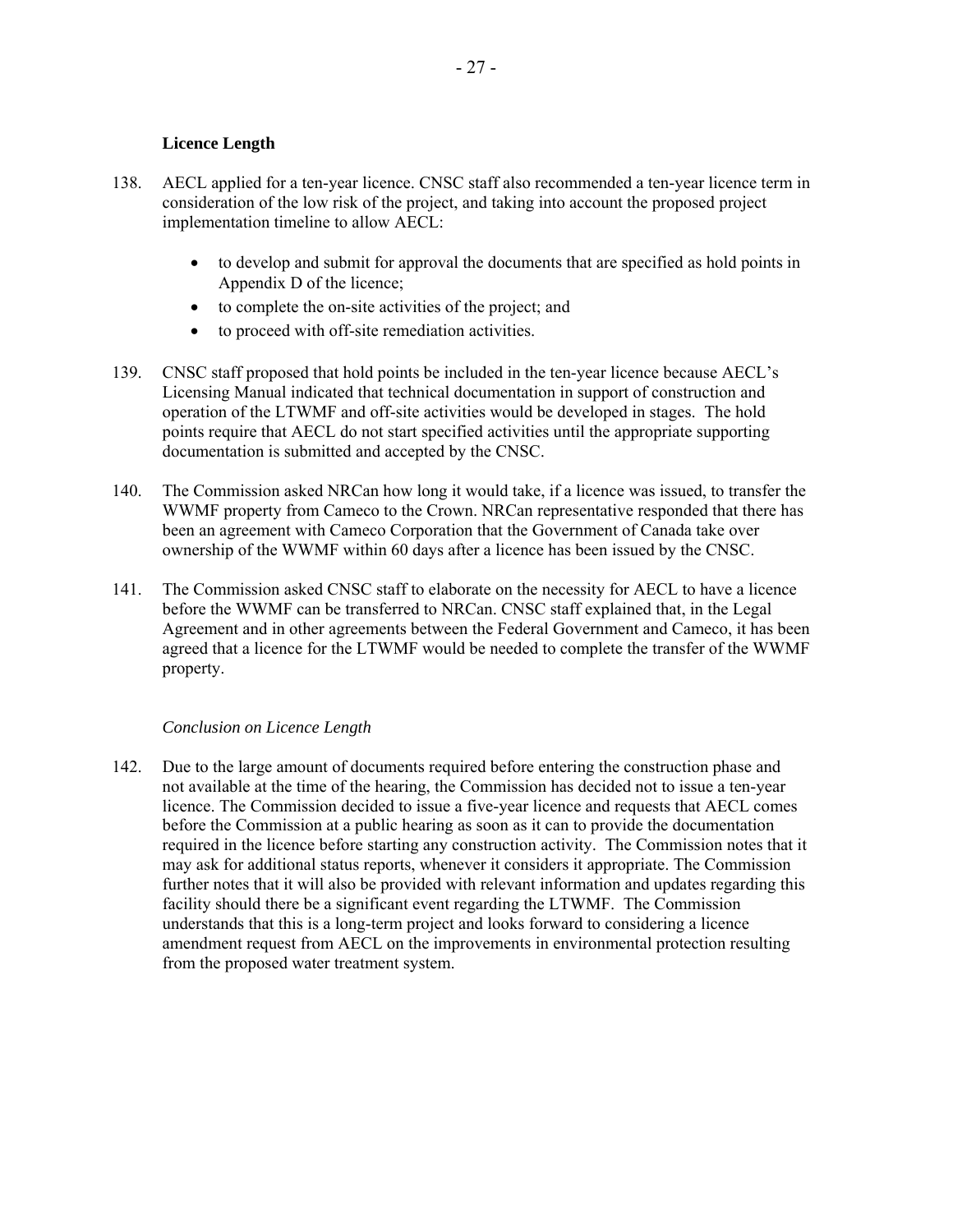#### **Conclusion**

- <span id="page-30-0"></span>143. The Commission has considered the information and submissions of AECL. CNSC staffand intervenors as presented in the material available for reference on the record.
- 144. The Commission is of the opinion that AECL is qualified to carry on the activities that will be permitted under the licence. Furthermore, the Commission is of the opinion that in carrying on those activities, AECL will make adequate provision for the protection of the environment, the health and safety of persons and the maintenance of national security and measures required to implement international obligations to which Canada has agreed.
- 145. The Commission is satisfied that during the operation of the facility, given the mitigation measures and safety programs that are in place or will be in place to control hazards, the applicant will provide adequately for the protection of the environment, the health and safety of persons and national security.
- 146. The Commission concludes that all CEAA requirements have been met for the project, and, therefore, the Commission may make its decision with respect to the application for the issuance of the licence.
- 147. The Commission therefore issues, pursuant to section 24 of the NSCA, the Waste Nuclear Substance Licence for the Long-Term Waste Management Facility located in Port Hope, Ontario. The licence is valid until December 31, 2014.
- 148. The Commission includes in the licence the conditions recommended by CNSC staff as set out in the draft licence attached to CMD 09-H9, 09-H9.A and 09-H9.B, and as amended in the Decision section of this Record of Proceedings. With this decision, the Commission requests that AECL present, in approximately three years or sooner, in a status report, all the documentation required before the start of Phase 2 of the project, as listed in Appendix C of the licence. This documentation shall be previously reviewed by CNSC staff. The status report will be presented at a public proceeding of the Commission. The Commission also expects AECL to apply for a licence amendment as soon as practicable, prior to or soon after the new water treatment system being implemented and operational, so that the licence will include a list of all the contaminants updated with respective release limits. AECL may fulfill both requests as part of a simple comprehensive application for a licence amendment.
- 149. The Commission notes that the exemption issued by the Commission for various sites in the Port Hope area, on October 5, 2006 will remain in effect until December 31, 2016.

Dindr  $\mathcal{U}.$ ./

**OCT 162009** 

Michael Binder President, Canadian Nuclear Safety Commission

Date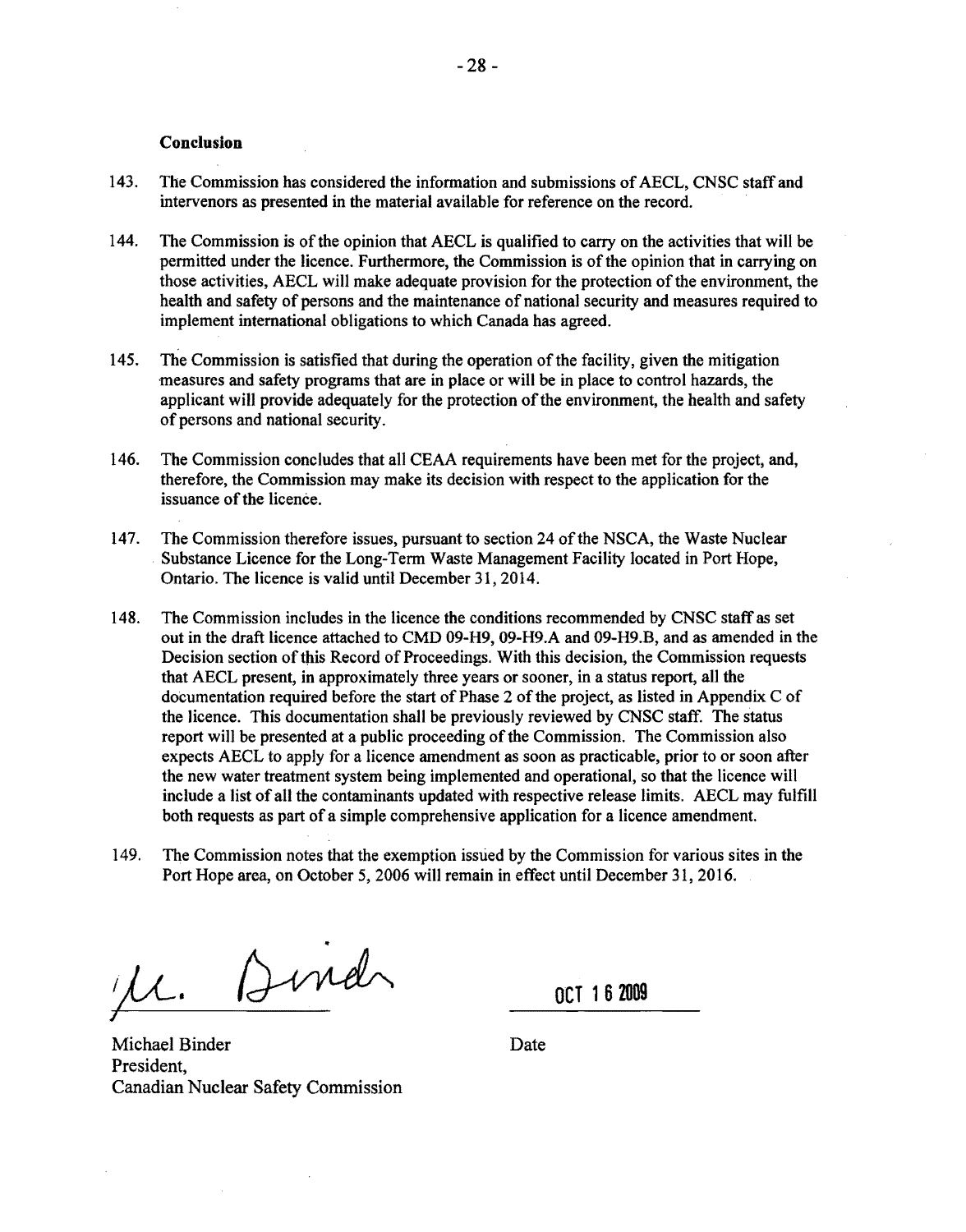## **Appendix A – Intervenors**

| <b>Intervenors</b>                                                         | <b>Document Number</b> |
|----------------------------------------------------------------------------|------------------------|
| David Turck                                                                | CMD 09-H9.2            |
| Port Hope District and Chamber of Commerce, represented by J. Huffman      | CMD 09-H9.3            |
| Dean Ross                                                                  | CMD 09-H9.5            |
| Heritage Business Improvement Area of Port Hope, represented by K. Morgan- | CMD 09-H9.6            |
| MacKenzie                                                                  |                        |
| Ron Smith                                                                  | CMD 09-H9.7            |
| Martha Henderson                                                           | CMD 09-H9.8            |
| John Morand                                                                | CMD 09-H9.9            |
| Tom Lawson                                                                 | CMD 09-H9.10           |
| <b>Blake Holton</b>                                                        | CMD 09-H9.11           |
| Pat McNamara                                                               | CMD 09-H9.12           |
| Marilyn Curson                                                             | CMD 09-H9.13           |
| Julie Thompson                                                             | CMD 09-H9.14           |
| Municipality of Port Hope, represented by Mayor Linda Thompson and M.      | CMD 09-H9.15           |
| Stevenson                                                                  |                        |
| Timothy J. Haynes                                                          | CMD 09-H9.16           |
| Liz Stewart                                                                | CMD 09-H9.17           |
| Curtis Chick Limited                                                       | CMD 09-H9.18           |
| Derrick Kelly                                                              | CMD 09-H9.19           |
| Cal Morgan                                                                 | CMD 09-H9.20           |
| John Floyd                                                                 | CMD 09-H9.21           |
| <b>Bert Barraclough</b>                                                    | CMD 09-H9.22           |
| John Rainbird                                                              | CMD 09-H9.23           |
| Wilfred Day                                                                | CMD 09-H9.24           |
| Families Against Radiation (FARE), represented by B. Barraclough           | CMD 09-H9.25           |
| Renee and Peter McLachlan                                                  | CMD 09-H9.26           |
| John Miller                                                                | CMD 09-H9.27           |
| Anita Blackwood                                                            | CMD 09-H9.28           |
| James S. Gilmer                                                            | CMD 09-H9.29           |
| Frankie Liberty                                                            | CMD 09-H9.30           |
| Quintin Begg                                                               | CMD 09-H9.31           |
| The Pier Group, Port Hope                                                  | CMD 09-H9.32           |
| Karen Colvin                                                               | CMD 09-H9.33           |
| Nancy Cumberland Redner                                                    | CMD 09-H9.34           |
| A Group of Land Owners and Residents, represented by L. Prower             | CMD 09-H9.35           |
| Port Hope Community Health Concerns Committee, represented by F. More      | CMD 09-H9.36           |
|                                                                            | CMD 09-H9.36A          |
| Patricia Lawson                                                            | CMD 09-H9.37           |
|                                                                            | CMD 09-H9.37A          |
|                                                                            | CMD 09-H9.37B          |
| Rose Bungaro and Paula Evans-Gould                                         | CMD 09-H9.38           |
| Holly Blefgen and Steve Kahn                                               | CMD 09-H9.39           |
| Lake Ontario Waterkeeper, represented by M. Mattson                        | CMD 09-H9.40           |
| Davidson Tate                                                              | CMD 09-H9.41           |
| <b>Bill Gorsline</b>                                                       | CMD 09-H9.42           |
| Rick Norman                                                                | CMD 09-H9.43           |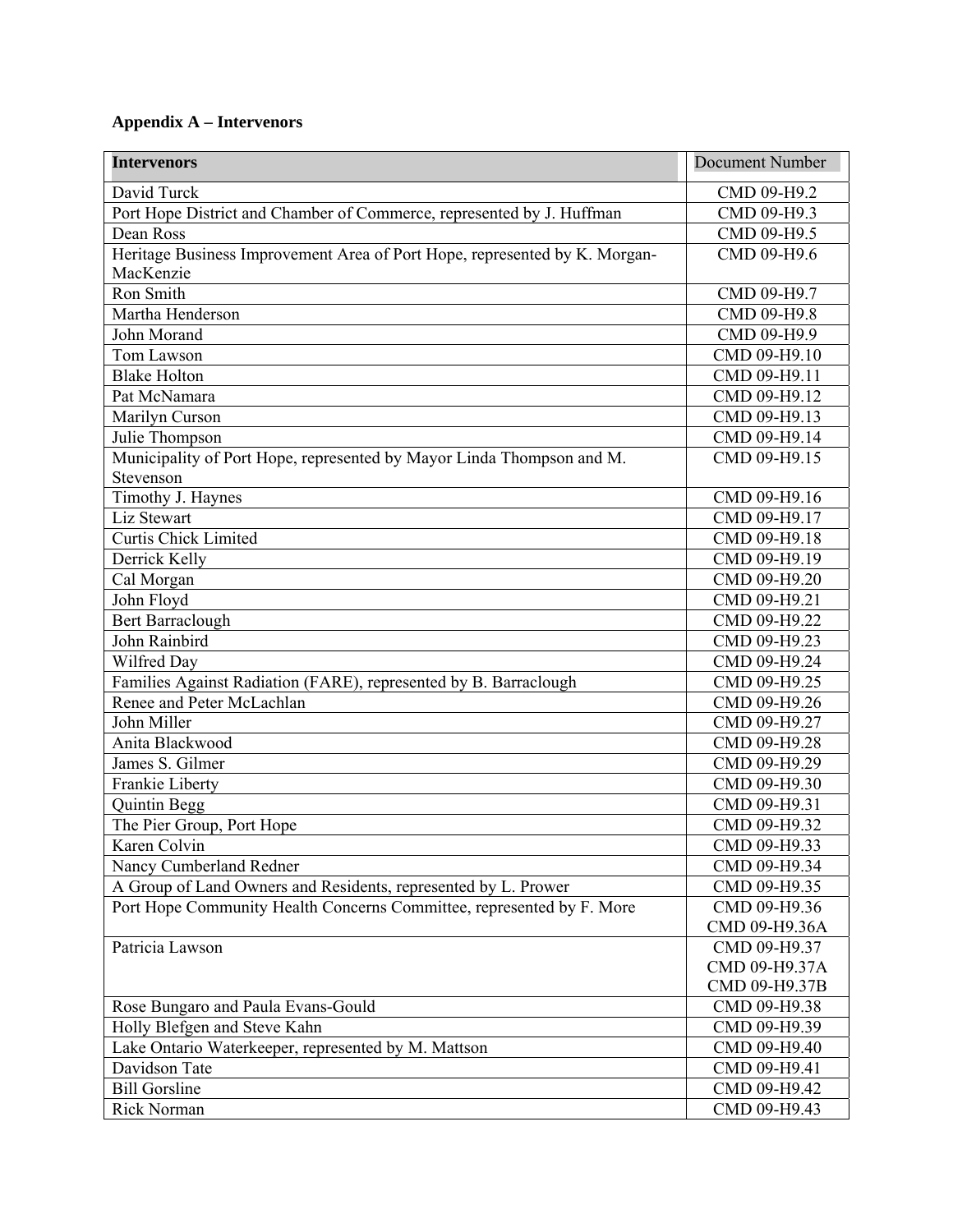| Don Sellar                                       | CMD 09-H9.44 |
|--------------------------------------------------|--------------|
| Lou Rinaldi, M.P.P., Northumberland- Quinte West | CMD 09-H9.45 |
| Corporation of the Township of Hamilton          | CMD 09-H9.46 |
| Kawartha Pine Ridge District School Board        | CMD 09-H9.47 |
| Peter R. Elliott                                 | CMD 09-H9.48 |
| Peter Gillespie                                  | CMD 09-H9.49 |
| <b>Holly Hills</b>                               | CMD 09-H9.50 |
| Durham Nuclear Health Committee                  | CMD 09-H9.51 |
| Municipality of Clarington                       | CMD 09-H9.52 |
| Dave Hendersen                                   | CMD 09-H9.53 |
| Sascha Armour                                    | CMD 09-H9.54 |
| Cobourg-Port Hope District Real Estate Board     | CMD 09-H9.55 |
| Douglas W. Gustar                                | CMD 09-H9.56 |
| E.G. (Ted) Lacey                                 | CMD 09-H9.57 |
| Paul Laing                                       | CMD 09-H9.58 |
| Honourable Bev Oda                               | CMD 09-H9.59 |
| Jeff Gilmer                                      | CMD 09-H9.60 |
| Paul Appleman                                    | CMD 09-H9.61 |
| Carm Trizzino                                    | CMD 09-H9.62 |
| Cyndi Gilmer                                     | CMD 09-H9.63 |
| Karen Trizzino                                   | CMD 09-H9.64 |
| Ken Swales                                       | CMD 09-H9.65 |
| Lynn Swales                                      | CMD 09-H9.66 |
| <b>Gustave Dekking</b>                           | CMD 09-H9.67 |
| Katy Spiewak                                     | CMD 09-H9.68 |
| Hank Vandermeer                                  | CMD 09-H9.69 |
| Honourable Paul H. Macklin                       | CMD 09-H9.70 |
| Julie Mavis                                      | CMD 09-H9.71 |
| John and Donna Quantrill                         | CMD 09-H9.72 |
| <b>Susan Dewhurst</b>                            | CMD 09-H9.73 |
| <b>Betty Walsh</b>                               | CMD 09-H9.74 |
| <b>Jeff</b> Lees                                 | CMD 09-H9.75 |
| Lars Eriksson                                    | CMD 09-H9.76 |
| <b>Rick Austin</b>                               | CMD 09-H9.77 |
| Gwen Duck                                        | CMD 09-H9.78 |
| David C. Monteith                                | CMD 09-H9.79 |
| <b>Eleanor Wilson</b>                            | CMD 09-H9.80 |
| <b>Stephen Snell</b>                             | CMD 09-H9.81 |
| <b>Bob Harrison</b>                              | CMD 09-H9.82 |
| <b>Barbara Pemberton</b>                         | CMD 09-H9.83 |
| Lynch Rutherford Tozer                           | CMD 09-H9.84 |
| <b>Alexander Davis Watson</b>                    | CMD 09-H9.85 |
| James B. Campbell                                | CMD 09-H9.86 |
| Peter Huffman                                    | CMD 09-H9.87 |
| Jack W.L. Goerig                                 | CMD 09-H9.88 |
| <b>Stewart Raynor</b>                            | CMD 09-H9.89 |
| Cameco Corporation                               | CMD 09-H9.90 |
| Rick Norlock. M.P. Northumberland-Quinte West    | CMD 09-H9.91 |
| Heather and Robert Sculthorpe                    | CMD 09-H9.92 |